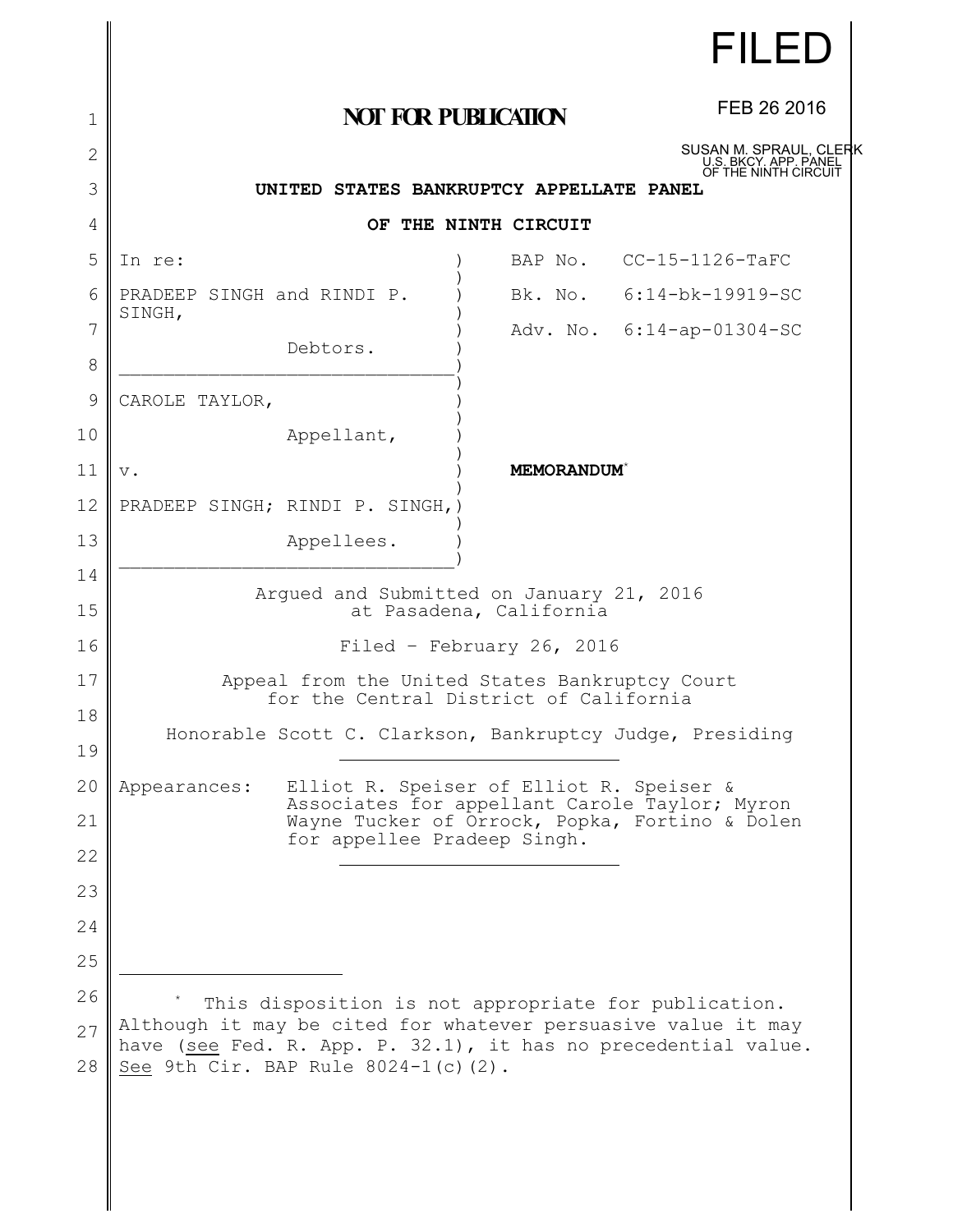| $\mathbf 1$   | TAYLOR, FARIS, and CORBIT, ** Bankruptcy Judges.<br>Before:                                                                                                                                                                                                                                                             |  |  |  |
|---------------|-------------------------------------------------------------------------------------------------------------------------------------------------------------------------------------------------------------------------------------------------------------------------------------------------------------------------|--|--|--|
| 2             | <b>INTRODUCTION</b>                                                                                                                                                                                                                                                                                                     |  |  |  |
| 3             | Appellant Carole Taylor commenced an adversary proceeding                                                                                                                                                                                                                                                               |  |  |  |
| 4             | against chapter $71$ debtors Pradeep Singh and Rindi Singh,                                                                                                                                                                                                                                                             |  |  |  |
| 5             | seeking $$523(a)$ exception to discharge and $$727(a)$ discharge                                                                                                                                                                                                                                                        |  |  |  |
| 6             | denial. At the first status conference, the bankruptcy court                                                                                                                                                                                                                                                            |  |  |  |
| 7             | dismissed the adversary proceeding for lack of prosecution based                                                                                                                                                                                                                                                        |  |  |  |
| 8             | solely on Taylor's failure to file a joint or unilateral status                                                                                                                                                                                                                                                         |  |  |  |
| $\mathcal{G}$ | report prior to the hearing. It subsequently denied Taylor's                                                                                                                                                                                                                                                            |  |  |  |
| 10            | motion for reconsideration.                                                                                                                                                                                                                                                                                             |  |  |  |
| 11            | We conclude that the bankruptcy court abused its discretion                                                                                                                                                                                                                                                             |  |  |  |
| 12            | in issuing terminating sanctions. Thus, we REVERSE and REMAND                                                                                                                                                                                                                                                           |  |  |  |
| 13            | for further proceedings consistent with this decision.                                                                                                                                                                                                                                                                  |  |  |  |
| 14            | Separately, Pradeep <sup>2</sup> moves for sanctions against Taylor and                                                                                                                                                                                                                                                 |  |  |  |
| 15            | her attorney based on the allegation that the appeal was                                                                                                                                                                                                                                                                |  |  |  |
| 16            | frivolous. We DENY the motion.                                                                                                                                                                                                                                                                                          |  |  |  |
| 17            | ///                                                                                                                                                                                                                                                                                                                     |  |  |  |
| 18            | $/$ / /                                                                                                                                                                                                                                                                                                                 |  |  |  |
| 19            |                                                                                                                                                                                                                                                                                                                         |  |  |  |
| 20            | The Honorable Frederick P. Corbit, Chief United States                                                                                                                                                                                                                                                                  |  |  |  |
| 21            | Bankruptcy Judge for the Eastern District of Washington, sitting                                                                                                                                                                                                                                                        |  |  |  |
| 22            | by designation.                                                                                                                                                                                                                                                                                                         |  |  |  |
| 23            | Unless otherwise indicated, all chapter and section<br>references are to the Bankruptcy Code, 11 U.S.C. SS 101-1532.                                                                                                                                                                                                    |  |  |  |
| 24            | All "Bankruptcy Rule" references are to the Federal Rules of<br>Bankruptcy Procedure; all "Civil Rule" references are to the<br>Federal Rules of Civil Procedure; and all "LBR" or "local rules"<br>references are to the local rules for the United States<br>Bankruptcy Court for the Central District of California. |  |  |  |
| 25            |                                                                                                                                                                                                                                                                                                                         |  |  |  |
| 26            |                                                                                                                                                                                                                                                                                                                         |  |  |  |
| 27            | For the sake of clarity, we refer to Pradeep and Rindi                                                                                                                                                                                                                                                                  |  |  |  |
| 28            | by their first names. No disrespect is intended.                                                                                                                                                                                                                                                                        |  |  |  |
|               |                                                                                                                                                                                                                                                                                                                         |  |  |  |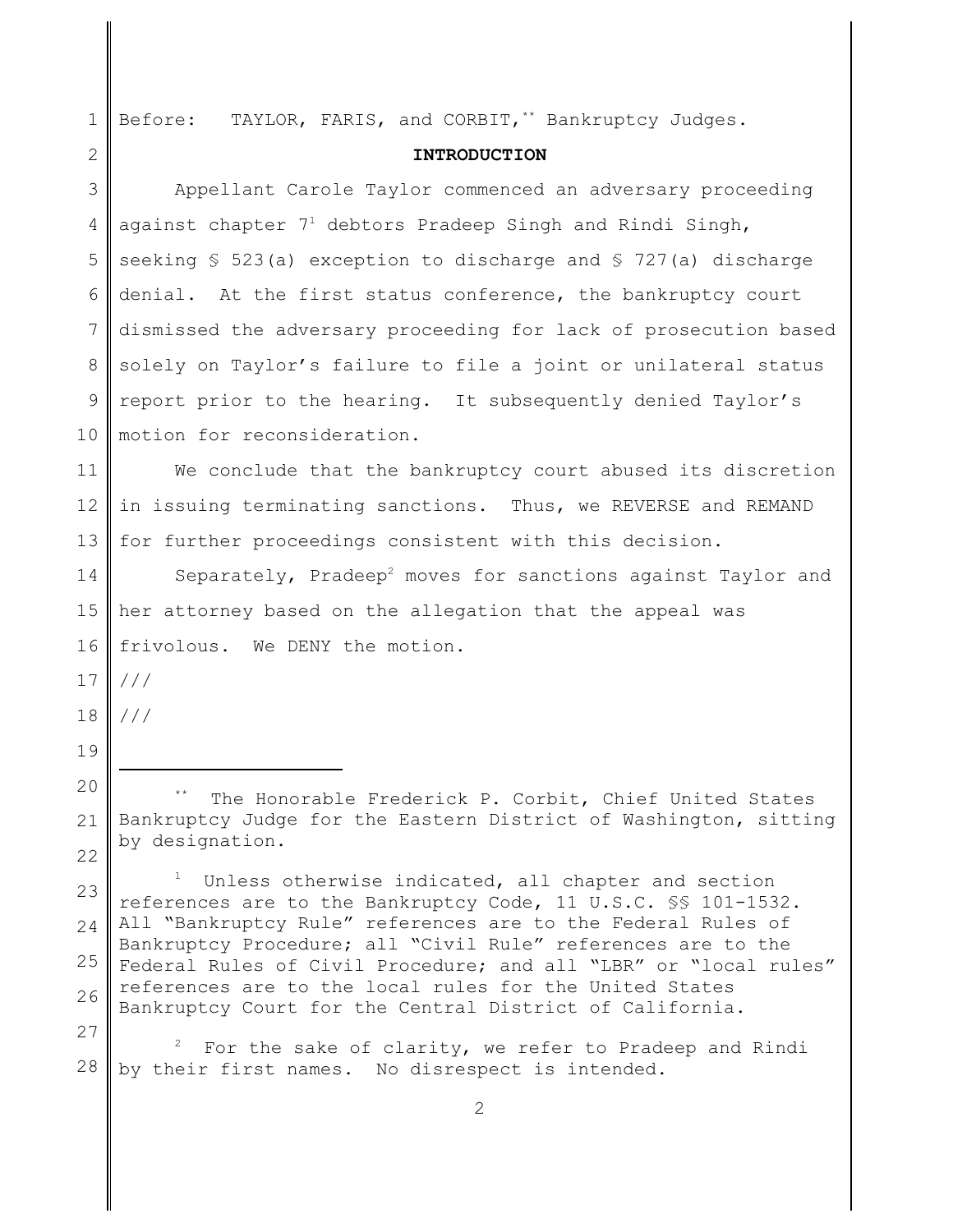## **FACTS**

2 3 4 5 6 7 8 9 10 11 12 13 14 **Initiation of litigation against the Debtors.** Following the Debtors' chapter 7 filing, Taylor commenced an adversary proceeding against Pradeep and Rindi.<sup>3</sup> She alleged that she attended a retirement planning course taught by Pradeep, participated in a one hour consultation with Pradeep that he offered to students, and received a solicitation regarding an investment opportunity through his company, Pradeep Singh Corporation, doing business as Secure Vision Associates ("SVA"). Pradeep allegedly promised a guaranteed fixed income and that the money would be invested in equities through SVA; he allegedly represented himself as a licensed investment professional. The adversary complaint alleged that Taylor invested \$100,000 in SVA.

15 16 17 18 19 20 21 22 Three days before filing the chapter 7 petition, Pradeep dissolved SVA. The adversary complaint alleged that Pradeep was the alter ego of SVA, that he was not a licensed investment professional, and that he did not invest Taylor's money in equities but, instead, converted her funds to his own use. Taylor sought to except her claim from discharge under § 523(a)(2) and (a)(4) and sought a denial of the Debtors' discharge under  $\sqrt{727(a)(4)(A)}$ .

23 24 Other parties also commenced similar litigation. On January 9, 2015, the United States Trustee ("UST") initiated an

26 27 28 Rindi appears to have separate counsel. Although her counsel appeared at the reconsideration hearing, only Pradeep was active in the adversary proceeding prior to case dismissal. Similarly, only Pradeep has appeared in this appeal.

1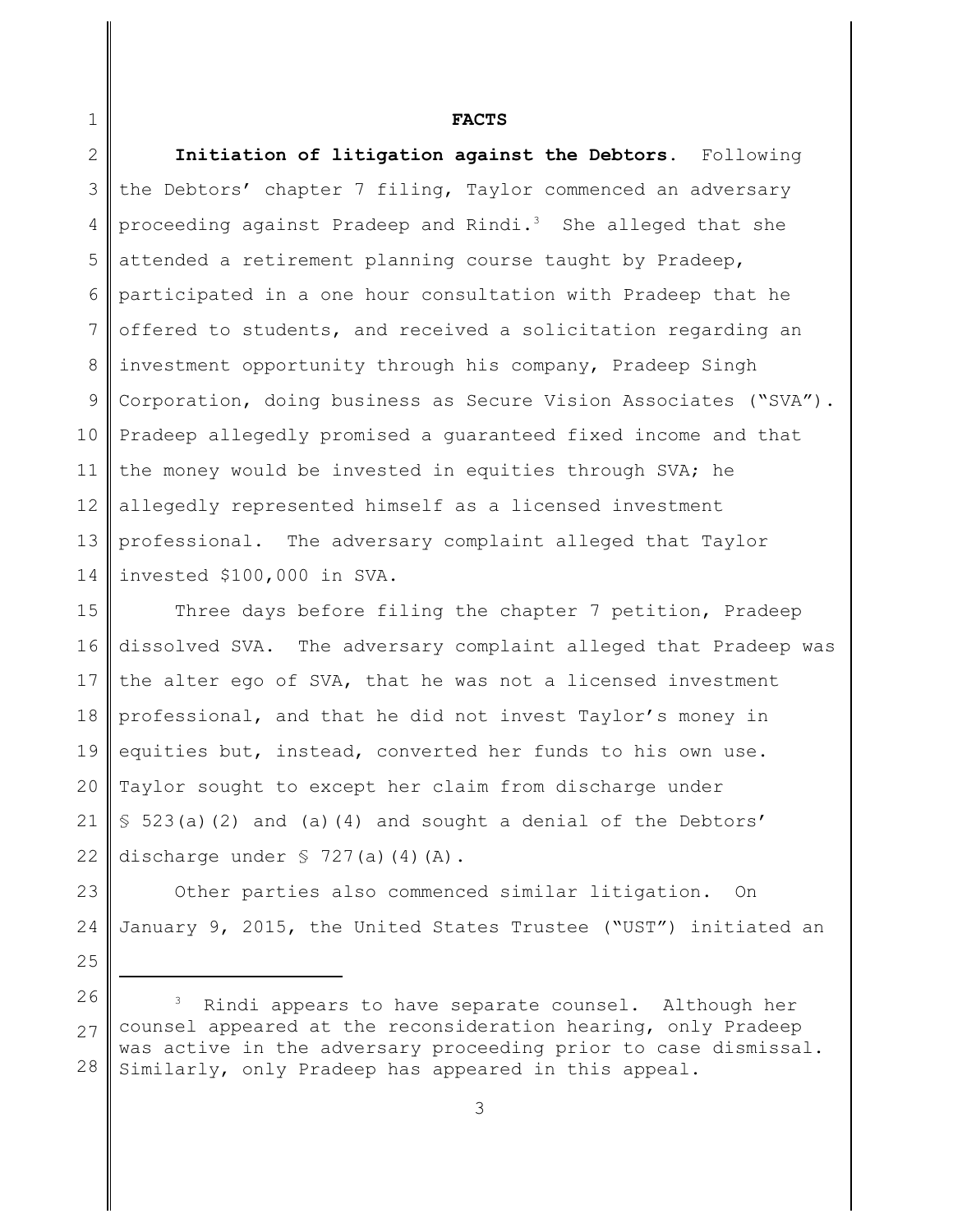1 2 3 4 5 6 7 8 adversary proceeding against the Debtors and sought discharge denial under  $\frac{1}{5}$  727(a)(2), (a)(4), and (a)(5). The UST's adversary complaint was consistent with Taylor's allegations; it alleged that the Debtors had "engaged in a scheme whereby Pradeep Singh solicited funds from individuals with the promise of investing the funds with SVA" but, instead, used the investments for personal use. Taylor's case was listed as one of six related proceedings.

9 10 11 12 13 14 15 16 17 **Service of Taylor's adversary proceeding initiation documents.** The proof of service attached to Taylor's adversary complaint evidenced that on November 7, 2014, the complaint was served on M. Wayne Tucker and the chapter 7 trustee via Notice of Electronic Filing; Tucker represented Pradeep generally in his chapter 7 case and eventually represented him in the adversary proceeding and on appeal. The proof of service evidenced, however, that Taylor failed to serve the Debtors at that time.

18 19 20 21 22 23 24 25 26 27 Taylor thereafter filed a second proof of service, evidencing that on November 12, 2014, the adversary complaint, summons, notice of status conference, and "notice to defendants; early meeting requirements" were served on Pradeep via U.S. mail. The address in the proof of service matched Pradeep's mailing address in the chapter 7 petition. Rindi, however, was not separately served; and the chapter 7 petition stated that her mailing address was not the same as Pradeep's. The new proof of service also evidenced that Tucker was served with the documents via Notice of Electronic Filing.

28

**Activities consistent with the local rules, Pradeep's**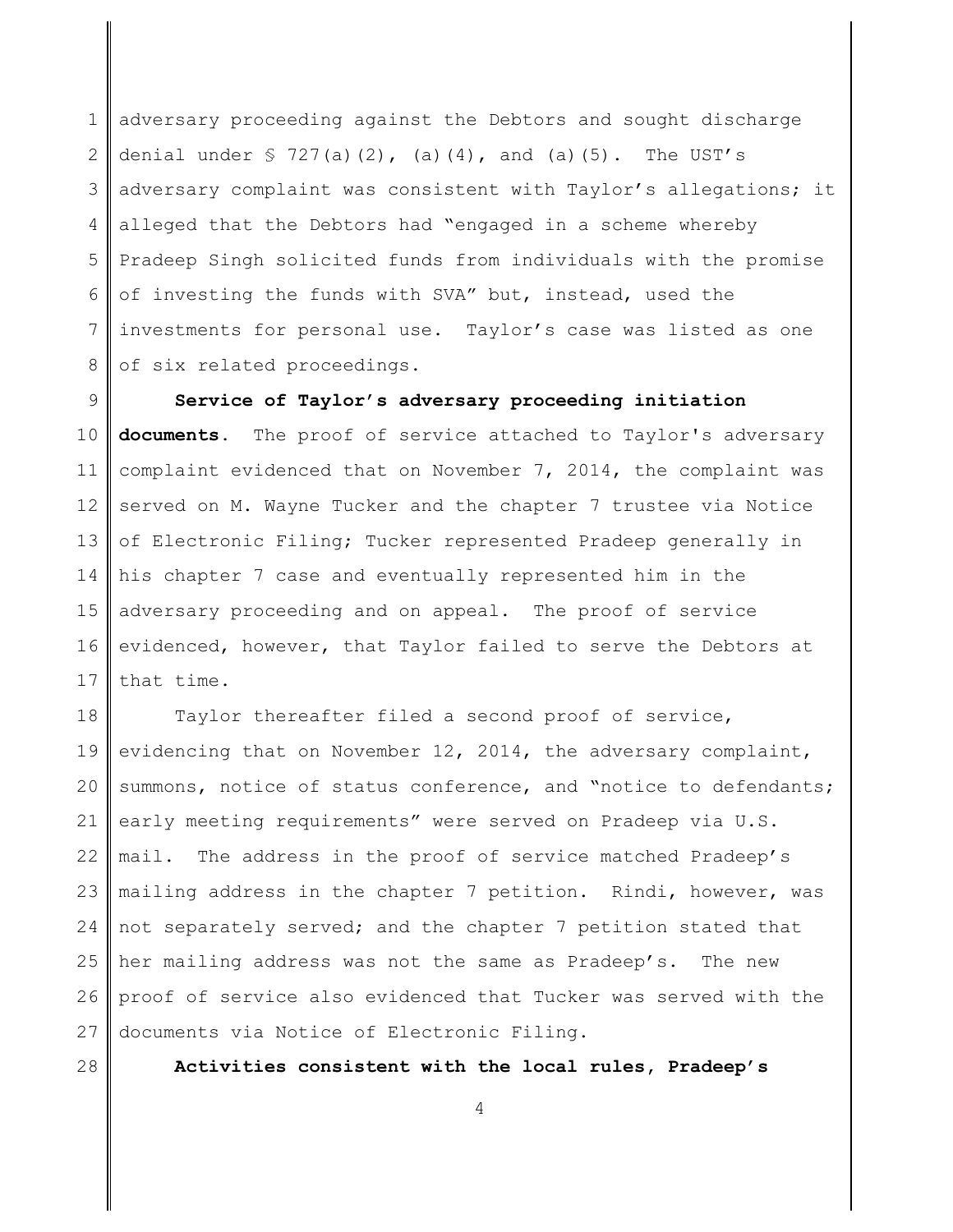1 2 3 4 5 6 7 **failure to respond to the complaint, and the joint decision to stay this litigation.** After Taylor filed her adversary proceeding, the bankruptcy court issued a summons, notice of status conference, and "Order re: Rule 26(f) Meeting, Initial Disclosures, and Scheduling Conference," which provided that a status conference was scheduled for February 4, 2015.<sup>4</sup> The notice also contained the following warning:

8 9 10 11 12 13 14 15 16 17 18 **You must comply with LBR 7016-1, which requires you to file a joint status report and to appear at a status conference.** All parties must read and comply with the rule, even if you are representing yourself. You must cooperate with the other parties in the case and file a joint status report with the court and serve it on the appropriate parties at least 14 days before a status conference. A court-approved joint status report form is available on the court's website (LBR form F 7016-1.STATUS.REPORT) with an attachment for additional parties if necessary (LBR form F 7016-1.STATUS.REPORT.ATTACH). If the other parties do not cooperate in filing a joint status report, you still must file with the court a unilateral status report and the accompanying required declaration instead of a joint status report 7 days before the<br>status conference. The court may fine you or impo The court may fine you or impose other sanctions if you do not file a status report. **The court may also fine you or impose other sanctions if you fail to appear at a status conference.**

19 20 21 22 Adv. Dkt. No. 5 at 2 (emphasis in original). Based on the status conference date, the deadline for filing the joint status report was January 21, 2015, and the unilateral status report deadline was January 28, 2015.

23 24 Pradeep did not file a response to the adversary proceeding complaint. Later, he asserted that he was never served; but he

25

26 27 We exercise our discretion to take judicial notice of documents electronically filed in the adversary proceeding and in the underlying bankruptcy case. See Atwood v. Chase

28 Manhattan Mortg. Co. (In re Atwood), 293 B.R. 227, 233 n.9 (9th Cir. BAP 2003).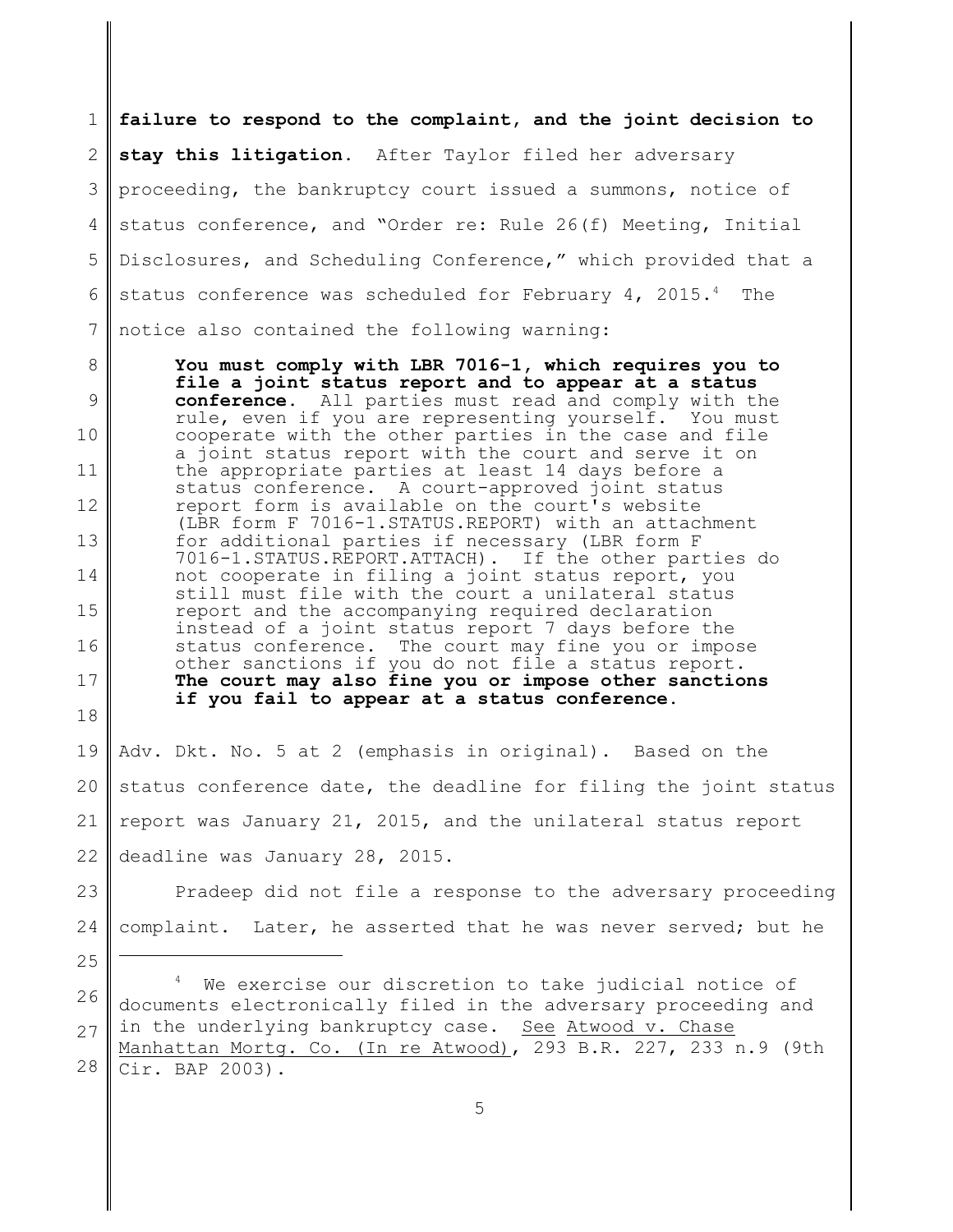1 2 3 also acknowledged that he knew about the complaint and agreed to waive service errors in exchange for an extension until January 22, 2015 of his time to answer.

4 5 6 7 8 9 10 11 12 13 14 15 16 17 It is undisputed that Taylor's attorney, Elliot R. Speiser, took action in regard to the Civil Rule 26(f) meeting. Tucker was responsive but relayed Pradeep's request that Taylor stay her proceeding pending the outcome of the UST's action. This was a logical request; to the extent the UST prevailed, all of the Debtors' debts would be excepted from discharge, and Taylor's action would be moot. It was also in Debtors' best interests as it allowed them to focus their attention and resources on one adversary proceeding as opposed to fighting what could rapidly become a war of attrition on multiple fronts. Thus, at the Civil Rule 26(f) meeting, the parties agreed to seek a stay. According to Tucker, Speiser stated that he, nonetheless, would file a pre-status conference report advising the bankruptcy court of the stipulation.

18 19 20 21 22 On January 20, 2015, Tucker emailed Speiser the proposed stipulation and order to stay the Taylor proceeding, stating: "[i]f it meets your approval, please sign and return, if not, please let me know what changes are desired." Adv. Dkt. No. 16, Ex. B. Speiser did not respond for a week.

23 24 25 26 In the meantime, the January 21st deadline date came and went; no one filed a joint status report. Similarly, Pradeep relied on the proposed stipulation; he did not answer on January 22.

27 28 On January 27, 2015, Speiser emailed Tucker an executed copy of the stipulation. He also suggested language for the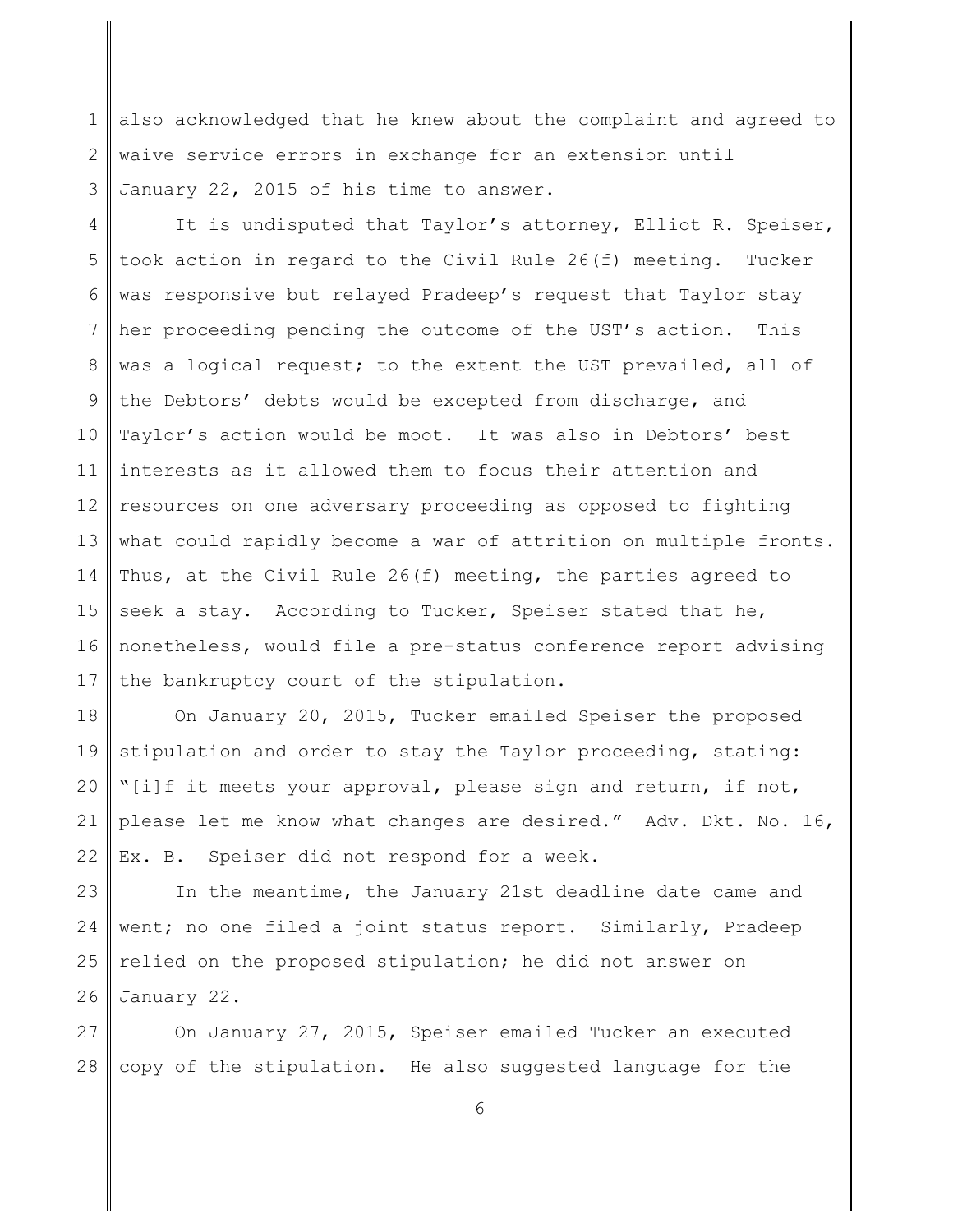1 2 3 4 5 6 7 proposed order taking the status conference off calendar as a result of the stipulation. Tucker agreed and added the proposed language. But, like Speiser, Tucker then stalled. Neither he nor Speiser filed a unilateral status report on January 28. Instead, Tucker filed the stipulation and lodged the proposed order on February 2, 2015, just two days prior to the scheduled status conference.

8 9 The bankruptcy court declined to enter the proposed order, and the status conference went forward.

10 11 12 13 14 15 16 17 **The initial status conference and issuance of terminating** sanctions. The bankruptcy court opened the hearing by stating its inclination to dismiss the adversary proceeding based on lack of prosecution. It focused, in particular, on the fact that Speiser failed to file a status report, either joint or unilateral, as required by the local rules. Speiser attempted to explain himself, but the bankruptcy court was not receptive to his arguments:

18 19 20 THE COURT: [W]hen did I become chopped liver? MR. SPEISER: No disrespect to the Court and I am not trying to essentially --

21 22 THE COURT: What do you mean, not talking about no disrespect to the Court

23 MR. SPEISER: deflect the Court's inquiry --

24 THE COURT: What do you mean, no disrespect to the Court?

25 MR. SPEISER: But we executed our stipulation on --

26 THE COURT: When did I become chopped liver?

27 MR. SPEISER: No, no. I

28 THE COURT: When did you decide to ignore me?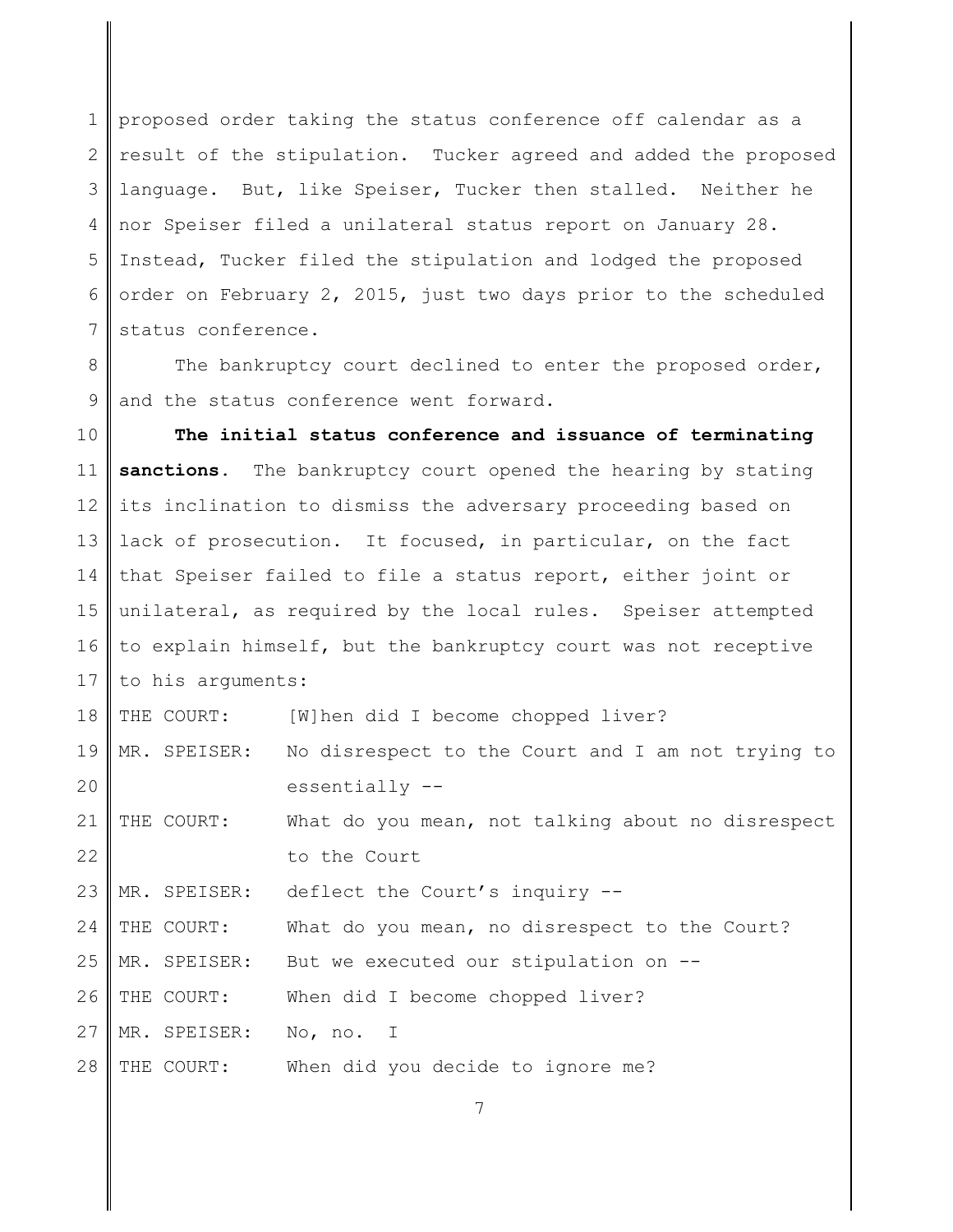1 2 3 MR. SPEISER: We did not. Again, our office executed THE COURT: Didn't ignore me? You don't think I play a role in this?

4 Hr'g Tr. (Feb. 4, 2015) at 5:7-23.

5 6 7 8 In brief response, Tucker represented that during a prior conversation, Speiser had stated that he would file the joint status report, reflecting the parties' intent to seek a stay of the Taylor proceeding.

9 10 11 12 13 14 15 16 17 18 19 20 The bankruptcy court did not deviate from its initial inclination; it dismissed the adversary proceeding based on lack of prosecution. Citing Blade Energy Pty Ltd. v. Rodriguez (In Re Rodriguez), 2013 WL 6697839 (9th Cir. BAP Dec. 19, 2013), it noted that the BAP had previously affirmed its dismissal of an adversary complaint at the initial status conference based on a failure to file the requisite status report. Then, after identifying the factors set forth in Malone v. U.S. Postal Service, 833 F.2d 128 (9th Cir. 1987), it noted that its resources were stretched thin and that voluminous cases burdened its docket. It also accepted and apparently relied on Tucker's representation that Speiser agreed to file the status report.

21 22 23 24 25 26 27 28 **Taylor's motion for reconsideration.** Taylor promptly moved for reconsideration under Bankruptcy Rule 9024, which incorporates Civil Rule 60(b) into adversary proceedings. Aside from its caption, however, the motion did not advance any argument under Civil Rule 60(b). Instead, Taylor argued that Malone did not support dismissal because: the parties had agreed to stay the Taylor proceeding; there was no burden on the bankruptcy court; there was no prejudice to the Debtors; public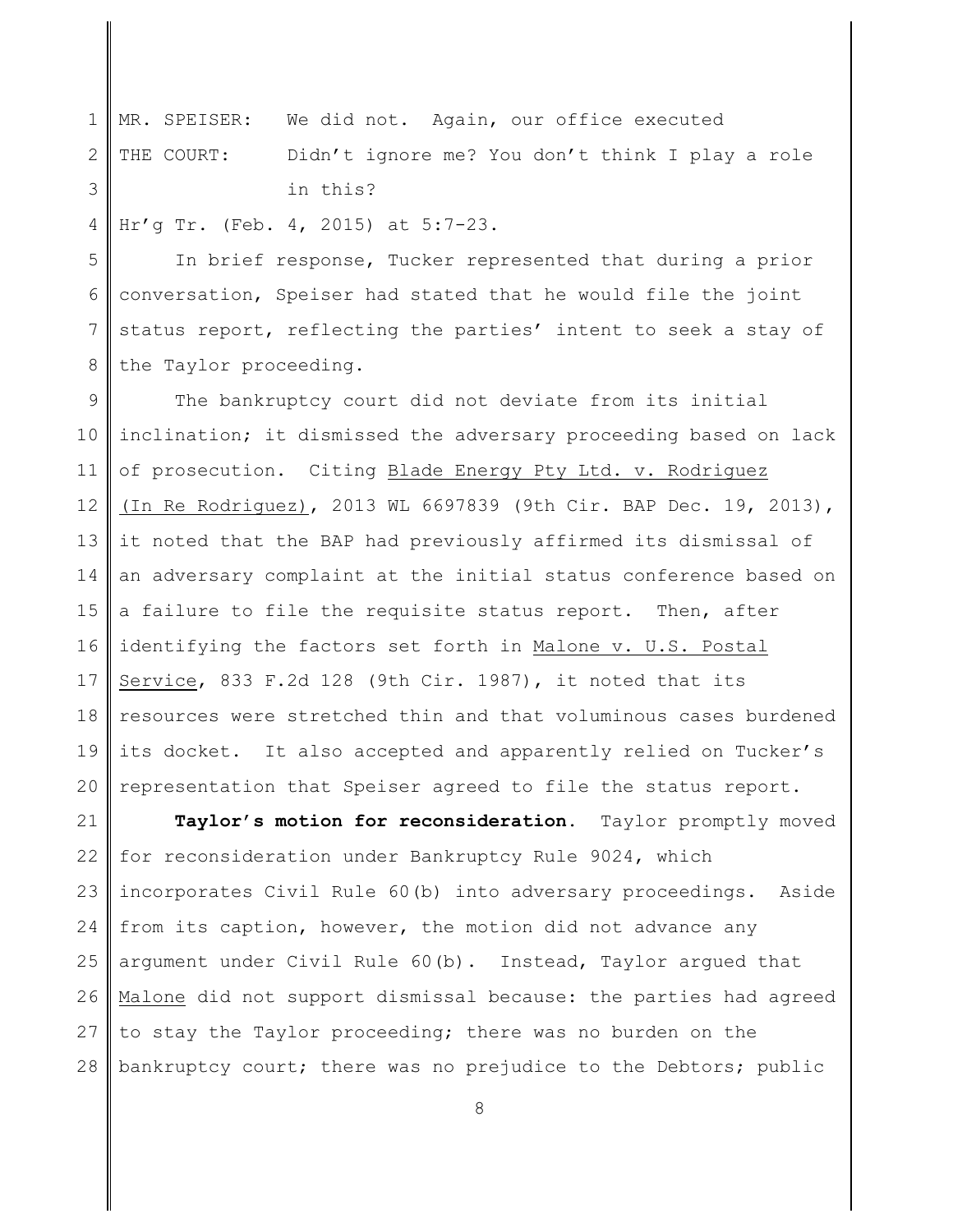1 2 3 4 5 6 policy did not support dismissal as Taylor's proceeding involved elder abuse and possibly a criminal case; dismissal was a severe sanction; and the case was factually distinguishable from Rodriguez. In a concurrently filed declaration, Speiser attested that his "failure to file a status report was based upon mistake, excusable neglect and inadvertence."

7 8 9 10 11 Pradeep opposed; he asserted that reconsideration was unwarranted, whether under Civil Rule 59 or 60(b). Among other things, he argued that Taylor received several warnings as to the possibility of "harsh sanctions which could result from a failure to file a mandatory status report."

12 13 14 The bankruptcy court denied the reconsideration motion and issued written findings as to the Malone factors. Taylor timely appealed.

**JURISDICTION**

16 17 18 The bankruptcy court had jurisdiction pursuant to 28 U.S.C. §§ 1334 and 157(b)(2)(B) and (K). We have jurisdiction under 28 U.S.C. § 158.

15

19

25

## **ISSUES**

20 21 22 1. Whether the bankruptcy court abused its discretion in dismissing the adversary proceeding based on failure to prosecute.

23 24 2. Whether an award of sanctions against Taylor, Speiser, or both is warranted under Bankruptcy Rule 8020.

## **STANDARD OF REVIEW**

26 27 28 The bankruptcy court's dismissal of an adversary proceeding based upon a plaintiff's failure to prosecute is reviewed for an abuse of discretion. Al–Torki v. Kaempen, 78 F.3d 1381, 1384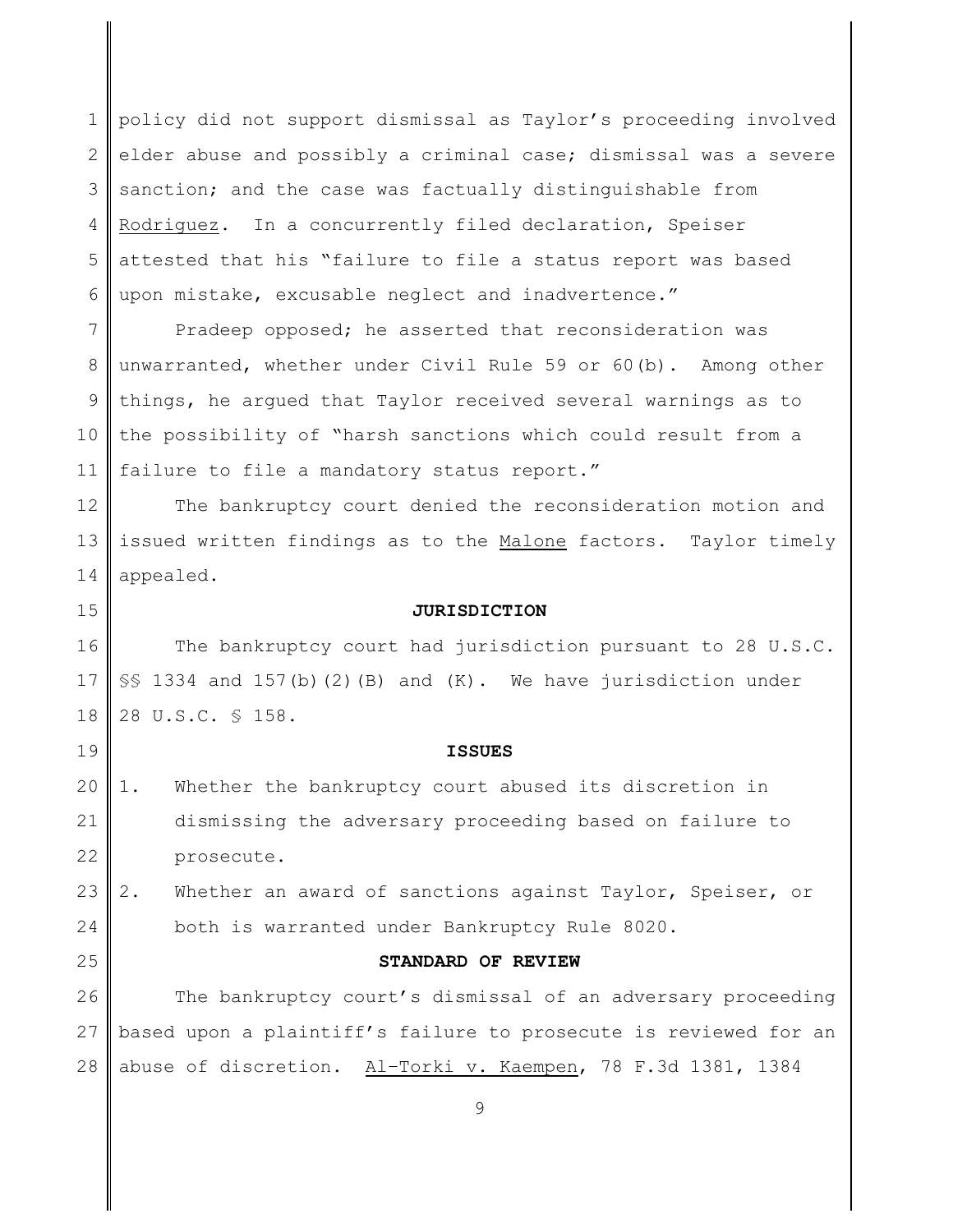1 2 (9th Cir. 1996); Moneymaker v. CoBEN (In re Eisen), 31 F.3d 1447, 1451 (9th Cir. 1994).

3 4 5 6 7 8 A bankruptcy court abuses its discretion if it applies the wrong legal standard, misapplies the correct legal standard, or if its factual findings are illogical, implausible, or without support in inferences that may be drawn from the facts in the record. See TrafficSchool.com, Inc. v. Edriver Inc., 653 F.3d 820, 832 (9th Cir. 2011).

## **DISCUSSION**

#### 10 **A. Sanctions based on violations of the local rules.**

9

11 12 13 14 15 16 When a party fails to comply with LBR 7016-1(a)(2) and  $(3)$ , that party is subject to potential sanctions under LBR 7016-1(f). That subsection provides that, in addition to sanctions authorized by Civil Rule  $16(f)$ , the bankruptcy court may award non-monetary sanctions, including an entry of judgment of dismissal.

17 18 19 20 21 22 23 24 25 26 27 28 There is no question that a bankruptcy court has the power to sanction for violations of local rules. Miranda v. S. Pac. Transp. Co., 710 F. 2d 516, 519 (9th Cir. 1983). The Ninth Circuit, while acknowledging this authority, requires restraint: First, by the terms of the statute, sanctions must be consistent with the Federal Rules and with other statutes. Second, the order must be **necessary** for the court to carry out the conduct of its business. There must be a **close connection** between the sanctionable conduct and the need to preserve the integrity of the court docket or the sanctity of the federal rules. Third, the order must be consistent with "principles of right and justice." Finally, any sanction imposed must be **proportionate to the offense** and commensurate with principles of restraint and dignity inherent in judicial power. This last principle includes **a responsibility to consider the usefulness of more moderate penalties** before imposing a monetary sanction.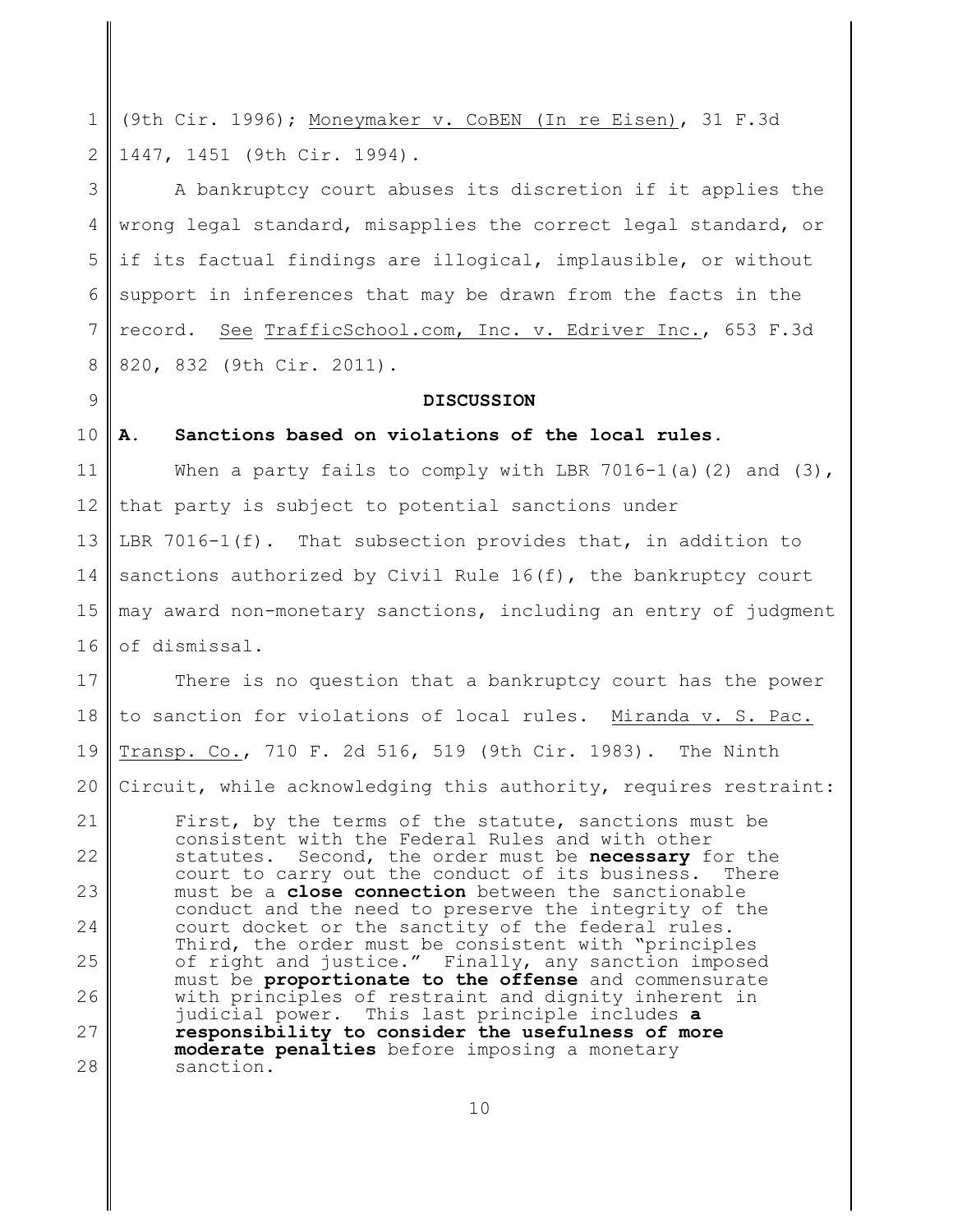1 2 3 Zambrano v. City of Tustin, 885 F.2d 1473, 1480 (9th Cir. 1989) (internal quotation marks and citation omitted) (emphases added).

4 5 6 7 8 9 10 11 12 13 14 15 16 17 18 19 20 21 22 23 In Zambrano, the Ninth Circuit reversed an award of monetary sanctions against counsel where the sanctioned attorneys failed to obtain admission to the district court prior to appearing at trial. The decision outlined the basis for such a sanctions award and held that sanctions for local rule violations were unavailable when the violation resulted from mere negligence or oversight; instead, the Zambrano court required a finding of recklessness, repeated disregard of court rules, gross negligence, or willful misconduct. Id.; see also In re Colville Confederated Tribes, 980 F.2d 736 (9th Cir. 1992) (table) (sanctions for violation of local rules are subject to the limits upon the court's inherent power and statutory authority, and that "[t]hese limits require at a minimum that the sanctions order be supported with an explicit finding of an attorney's bad faith, and that the misconduct amount to more than a negligent transgression of the local rules"); Wehrli v. Pagliotti, 1991 WL 143815, at \*2 (9th Cir. Aug. 1, 1991) ("The district court's authority to impose sanctions for violation of local rules should be reserved for 'serious breaches,' not thoughtless conduct.") (citation omitted).

24 25 26 27 28 Zambrano involved monetary sanctions against counsel. Its holding on the limits of sanctions against attorneys for local rules violations applies with equal, if not greater, force here, in a case involving terminating sanctions. The bankruptcy court did not make the state of mind findings required by Zambrano,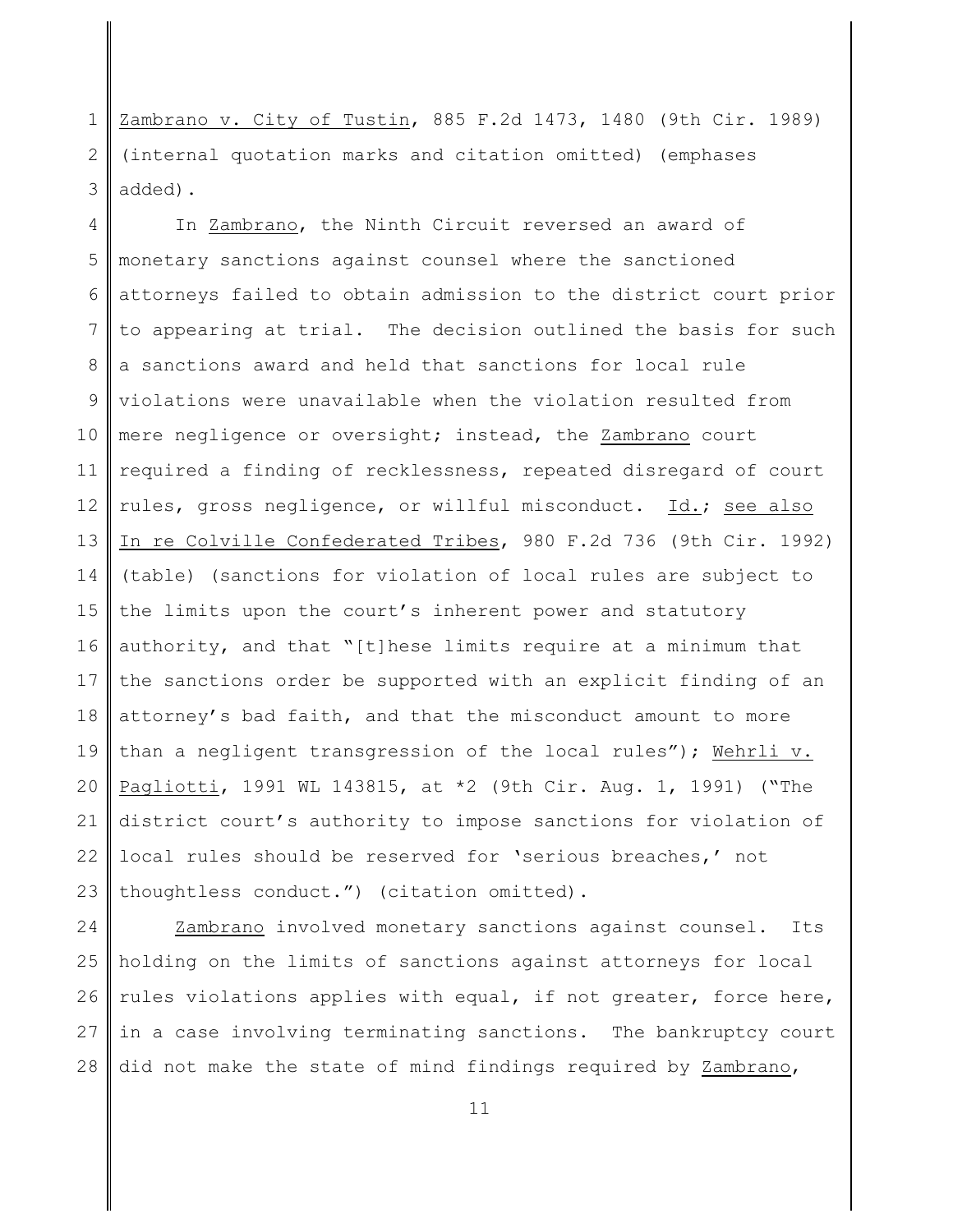1 2 and the record is devoid of any such factual support. Indeed, we question whether Zambrano allows any sanction here.

3 4 5 6 7 8 9 10 11 12 13 14 15 16 Speiser's non-compliance was minimal. The record suggests that he believed that the status conference would not proceed; we cannot on this record say that this belief was grossly negligent or reckless. While he did not file a status report in the form mandated by the local rules, he did participate in filing the proposed stipulation seeking a stay. This document provided the bankruptcy court with the essential information relevant to the conduct of the litigation; the parties wanted to stay the Taylor proceeding because resolution of the UST's pending case potentially made its pursuit unnecessary. We cannot see how it would be grossly negligent or reckless to assume that this was sufficient and that the bankruptcy court would not need additional information, such as anticipated discovery, given this request.

17 18 19 20 21 22 23 24 In short, as in Zambrano, this appears to be a case of mere negligence at worst. And, as the Ninth Circuit there cautioned, "[t]he minor problems created by counsel should not be visited upon the litigants." 885 F.2d at 1476 n.4. Having said that, we hereafter remand for additional proceedings based on our conclusion that terminating sanctions were not appropriate. If sanctions are awarded at all, it cannot be one that terminates the proceeding in Pradeep's favor.

### 25 26 **B. The bankruptcy court erred in issuing terminating sanctions.**

27 28 In determining whether to dismiss a case for lack of prosecution, the bankruptcy court must weigh the following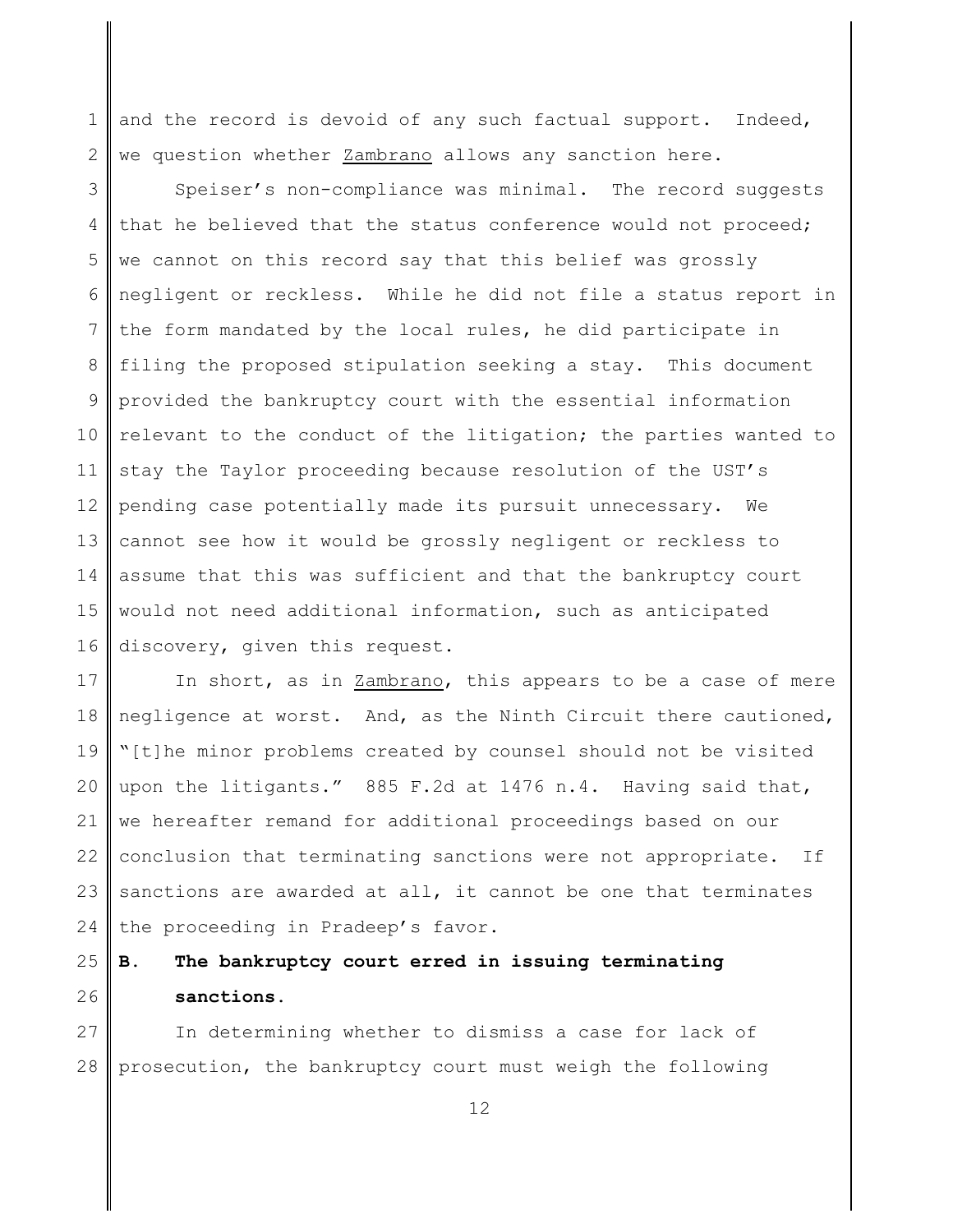1 2 3 4 5 6 7 8 9 10 11 factors: (1) the public's interest in expeditious resolution of litigation; (2) the court's need to manage its docket; (3) the risk of prejudice to the defendant; (4) the public policy favoring disposition of cases on their merits; and (5) the availability of less drastic sanctions. See Malone, 833 F.2d at 130; see also Thompson v. Hous. Auth. of L.A., 782 F.2d 829, 831 (9th Cir. 1986). As this case involved a terminating sanction based on a local rule infraction, a consideration of the last factor necessarily includes a consideration of whether the punishment is proportionate to the offense. Zambrano, 885 F.2d at 1480.

12 13 14 15 16 17 18 19 20 21 As this Panel has previously stated, "[d]ismissal is a harsh penalty and is to be imposed only in extreme circumstances." In re Rodriguez, 2013 WL 6697839, at \*8 (citing Henderson v. Duncan, 779 F.2d 1421, 1423 (9th Cir. 1986)). And, at an early point in the case, the decision to terminate is subject to further scrutiny. Notwithstanding, reversal of a terminating sanction is appropriate "only if we have a definite and firm conviction that it was clearly outside the acceptable range of sanctions." Id. (citing Malone, 833 F.2d at 130). We have such a conviction here.

22 23 24 25 26 27 28 Again, here, we have only a minor act of non-compliance. Speiser properly called for and participated in the Civil Rule 26(f) meeting. Taylor agreed to Pradeep's request for a stay. Speiser signed the proposed stipulation and suggested, consistent with Bankruptcy Rule 1001's mandate that rules should be construed to secure the just, speedy, and inexpensive determination of every proceeding, that the pre-trial status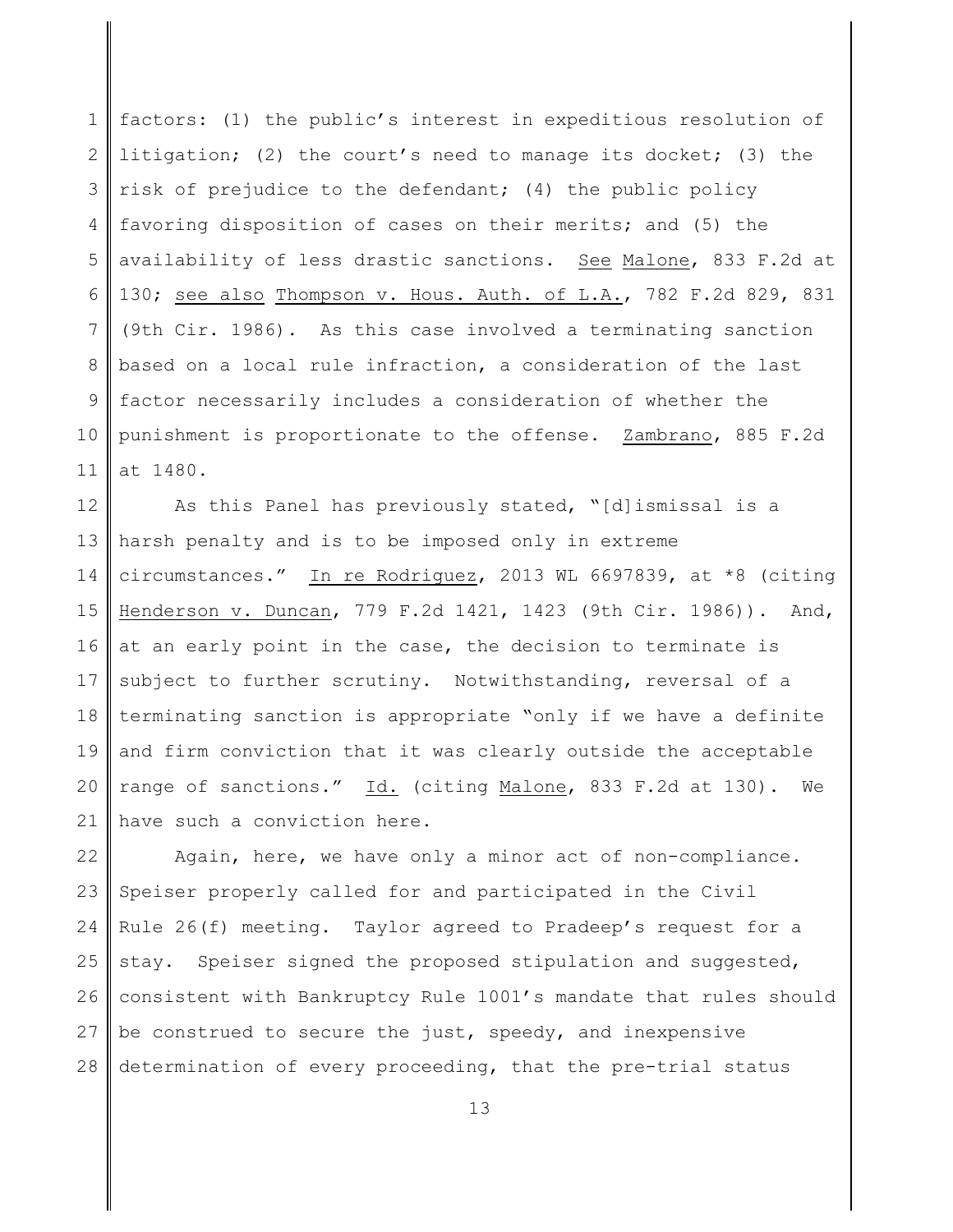1 2 3 4 5 conference be vacated until it became clear that the Taylor proceeding would go forward. Against this background, Speiser's failure to file a status report did not justify a terminating sanction. And, in any event, a terminating sanction that punished both Taylor and Speiser was excessive.

This conclusion is supported by the following.

7

8

6

**1. Zambrano precluded terminating sanctions based on a local rules violation.**

9 10 11 12 13 14 15 16 **The sanction was not proportionate to the offense, to the culpability of Pradeep, or to the lack of culpability of Taylor.** As noted, Zambrano requires that any sanction for a local rule violation be proportionate to the offense. The bankruptcy judge here failed to make any Zambrano findings, including one related to proportionality. We see error, and we determine that proportionality analysis does not justify a terminating sanction here.

17 18 19 20 21 22 23 24 25 26 **The infraction was minimal.** It is true that LBR 7016-1(a)(2) requires a joint status report discussing specific matters. There is no question that Taylor did not file such a report. But when one reviews the required information, it becomes clear that the proposed stipulation presented to the bankruptcy court prior to the hearing provided the information required to the extent relevant. Given the early point in the case and the fact that the parties reasonably requested a stay, a discussion of proposed discovery and pending law and motion matters, beyond the stay request, was premature.

27 28 Similarly, a proposed date for pre-trial conference or trial was unnecessary. The proposed stipulation made obvious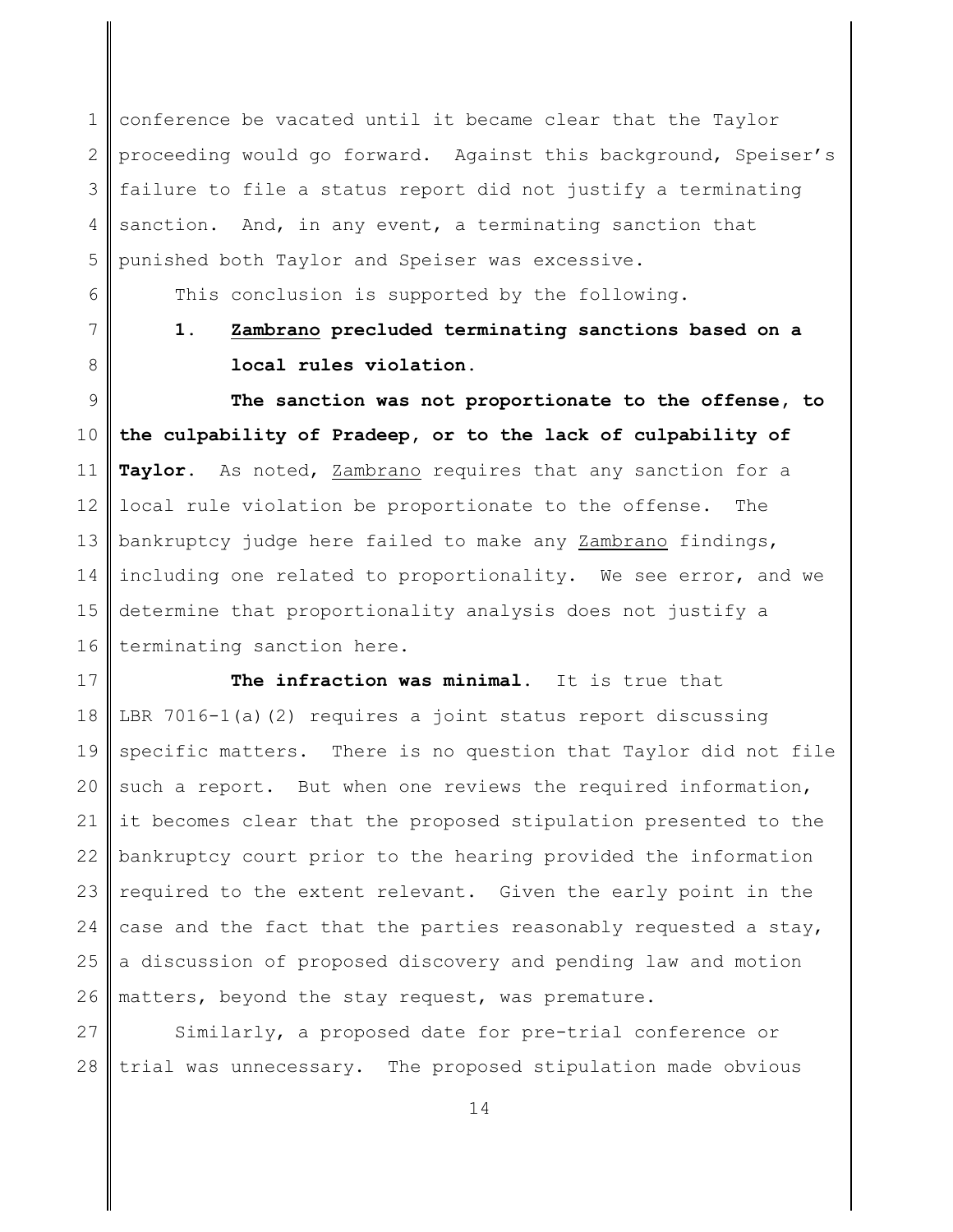1 2 3 4 5 6 7 8 9 10 that the parties had met and conferred in compliance with Civil Rule  $26(f)$ ; admittedly, it does not give the date of that meeting. And, the parties' intentions regarding alternative dispute resolution prior to the resolution of the UST litigation can be inferred. In short, the parties' proposed stipulation operated as a status report in the case, albeit untimely. We also acknowledge, that in minor detail, it did not strictly adhere to the local rule requirements. This, however, was the sum and substance of the infraction — it did not justify a terminating sanction.

11 12 13 14 15 16 17 18 19 20 21 22 23 24 **The bankruptcy court erred when it tasked only Taylor with the local rule status report obligation and ignored Pradeep's failure to answer.** Proportionality also requires that we consider Pradeep's non-compliance with the Bankruptcy Rules and the local rules. Here, the local rule clearly states that "the parties" are required to file a status report. The bankruptcy court, however, sanctioned only Taylor even though Pradeep was also in violation of the rule. The bankruptcy court's decision to sanction assumed that Taylor, as the plaintiff, and Speiser, as plaintiff's counsel, bore the sole responsibility for filing a status report, while Pradeep, as the defendant, and Tucker, as defendant's counsel, had none. This was error; the applicable local rule did not support such an interpretation.

25 26 27 28 That the bankruptcy court allocated the burden solely to Taylor is clear from the status conference: THE COURT: Well, you're the plaintiff in this case. It's your case. You relied on Mr. Tucker.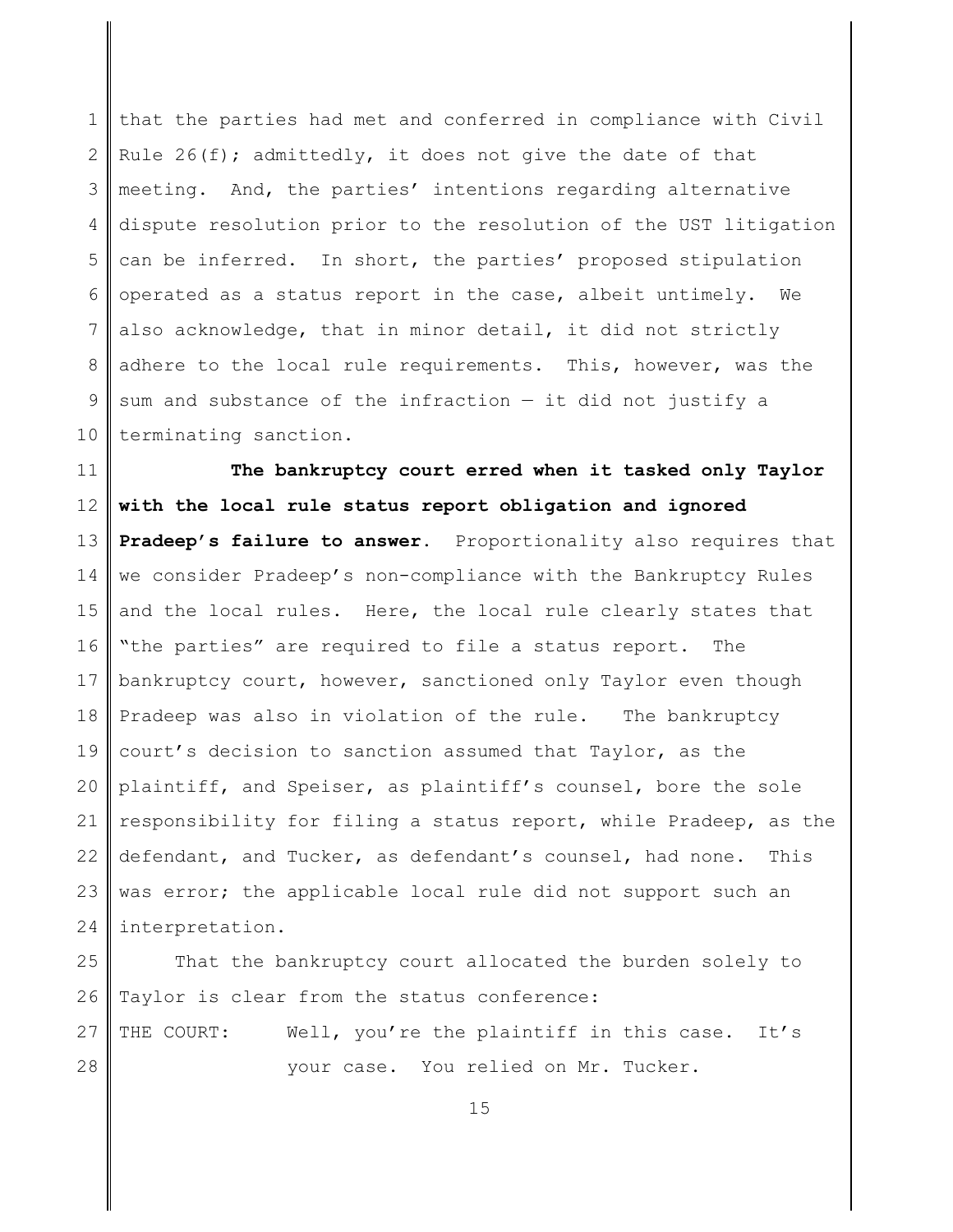| $\mathbf 1$ |                                                                                                                                    | MR. SPEISER: Well, Mister --                                                                                        |  |
|-------------|------------------------------------------------------------------------------------------------------------------------------------|---------------------------------------------------------------------------------------------------------------------|--|
| 2           | THE COURT:                                                                                                                         | Counsel for the defendant.                                                                                          |  |
| 3           | MR. SPEISER:                                                                                                                       | Correct.                                                                                                            |  |
| 4           | THE COURT:                                                                                                                         | Mr. Tucker, let me ask you this. Does your                                                                          |  |
| 5           |                                                                                                                                    | client [Pradeep] really want to be in all these                                                                     |  |
| 6           |                                                                                                                                    | lawsuits?                                                                                                           |  |
| 7           | MR. TUCKER:                                                                                                                        | Absolutely not, Your Honor.                                                                                         |  |
| 8           | THE COURT:                                                                                                                         | You see, why would you rely on Mr. Tucker to do                                                                     |  |
| 9           |                                                                                                                                    | anything?                                                                                                           |  |
| 10          |                                                                                                                                    | Hr'g Tr. (Feb. 4, 2015) at 12:15-24.                                                                                |  |
| 11          | The bankruptcy court's interpretation was also inconsistent                                                                        |                                                                                                                     |  |
| 12          | with the form summons and notice of status conference, served                                                                      |                                                                                                                     |  |
| 13          | with the adversary complaint as required under the local rules.                                                                    |                                                                                                                     |  |
| 14          | Addressed to the Debtors as the defendants, it stated to them:                                                                     |                                                                                                                     |  |
| 15          | "[y]ou must comply with LBR 7016-1, which requires you to file a                                                                   |                                                                                                                     |  |
| 16          | joint status report and to appear at a status conference."                                                                         |                                                                                                                     |  |
| 17          | (Emphasis added.)                                                                                                                  |                                                                                                                     |  |
| 18          | This error was not harmless as Pradeep shared culpability                                                                          |                                                                                                                     |  |
| 19          | for the non-compliance but, in effect, was rewarded with case                                                                      |                                                                                                                     |  |
|             | $20$ dismissal. <sup>5</sup>                                                                                                       |                                                                                                                     |  |
| 21          |                                                                                                                                    |                                                                                                                     |  |
| 22          | Pradeep cannot skirt this requirement by alleging that                                                                             |                                                                                                                     |  |
| 23          | he was not properly served with the adversary complaint or<br>Although Pradeep attested that he never received the<br>summons.     |                                                                                                                     |  |
| 24          | adversary complaint or summons, he also waived any allegation of<br>deficiency of service and then proceeded to participate in the |                                                                                                                     |  |
| 25          | adversary proceeding.<br>And, according to emails exchanged<br>between counsel, Pradeep was supposed to file his answer on         |                                                                                                                     |  |
| 26          |                                                                                                                                    | January 22, 2015; he never did.                                                                                     |  |
| 27          |                                                                                                                                    | Moreover, the proof of service filed by Speiser provided<br>that, on November 12, 2014, Pradeep was served with the |  |
| 28          |                                                                                                                                    | (continued)                                                                                                         |  |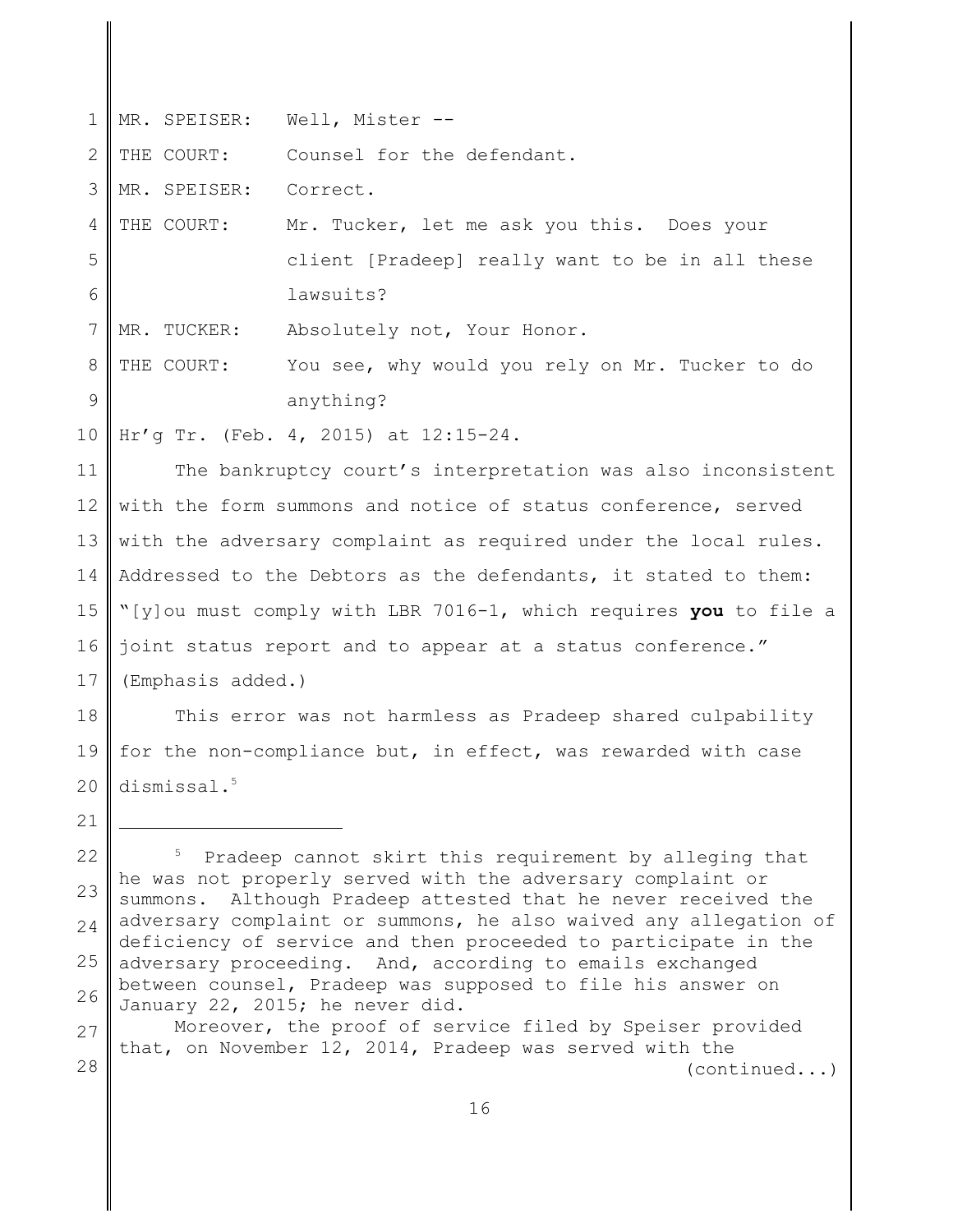1 2 3 4 5 6 7 8 9 The bankruptcy court also ignored that Pradeep failed to comply with a much more significant obligation: he failed to file a timely response to the complaint. Such non-compliance subjected him to the possibility of a default judgment; it certainly did not justify case dismissal. Here, both parties failed to comply with relevant rules; but one was given absolute victory while the other was accorded crushing defeat. This lack of even-handed assessment of sanctions was an abuse of discretion.

10 11 12 13 14 15 16 17 18 19 20 21 22 **A terminating sanction must be proportionate between counsel and the client.** Finally, for a sanction to be proportionate, it must take into consideration whether the party, as opposed to counsel, was at fault. Where an attorney consistently fails to comply with the rules, a terminating sanction may be appropriate even though the burden falls disproportionally on the represented party. The bankruptcy court can reasonably expect a party to police the actions of his own attorney. At such an early point in the case, however, Taylor could have no basis for understanding that her agreement to stay the proceeding and to authorize her attorney to enter into the stipulation would subject her case to a terminating sanction. Nor would she have witnessed and ignored repeated

23

 $5$ (...continued)

24 25 26 27 28 adversary complaint, summons, and notice of status conference at his mailing address. The mailing address matches that listed on the chapter 7 petition. At a minimum, this created a presumption that he received the documents. See Fed. R. Evid. 301. Although the presumption was rebuttable, in the absence of an evidentiary hearing, the bankruptcy court was required to assume that Pradeep was timely served.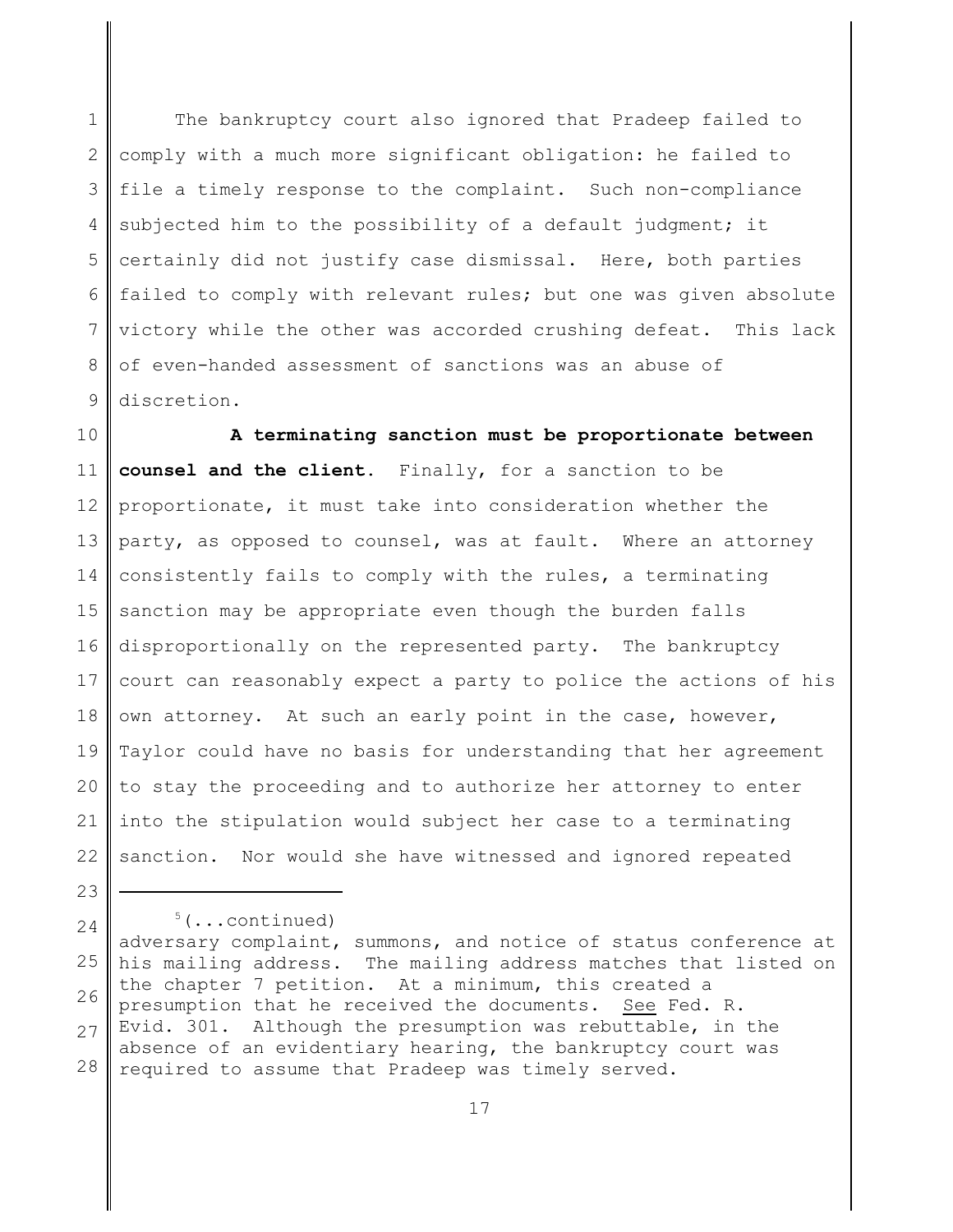1 2 3 4 acts of non-compliance by her attorney. The sanction in this case, thus, was again not proportionate because it failed to take into consideration the total inability of Taylor to right the ship by policing or replacing her attorney.

# **2. Consideration of the Malone factors also evidences error.**

7 8 9 10 11 12 Our review of the bankruptcy court's more detailed findings after the motion for reconsideration further evidences error. We assume that these findings were consistent with those which led the bankruptcy court to assess a terminating sanction at the initial hearing. This is particularly true as we have nothing else from which to determine the bankruptcy court's analysis.<sup>6</sup>

13 14 15 16 17 18 19 20 21 The bankruptcy court's consideration of the Malone factors reveals that it afforded significant weight to addressing what it perceived as systemic non-compliance issues with the local rules. In doing so, it ignored the circumstances in this case beyond the non-compliance; namely, the existence of the UST's § 727 action, Pradeep's failure to respond to the adversary complaint, and the parties' agreement to Pradeep's suggestion for a stay. On this record, disregarding these facts was an abuse of discretion.

22 23 24 25 **The bankruptcy court failed to take the unique facts of this case into consideration when evaluating the public's interest in expeditious resolution of litigation.** In deciding the motion for reconsideration, the bankruptcy court found that:

26

5

<sup>27</sup> 28 Because of our decision to reverse and remand, we do not review the bankruptcy court's denial of reconsideration on the merits.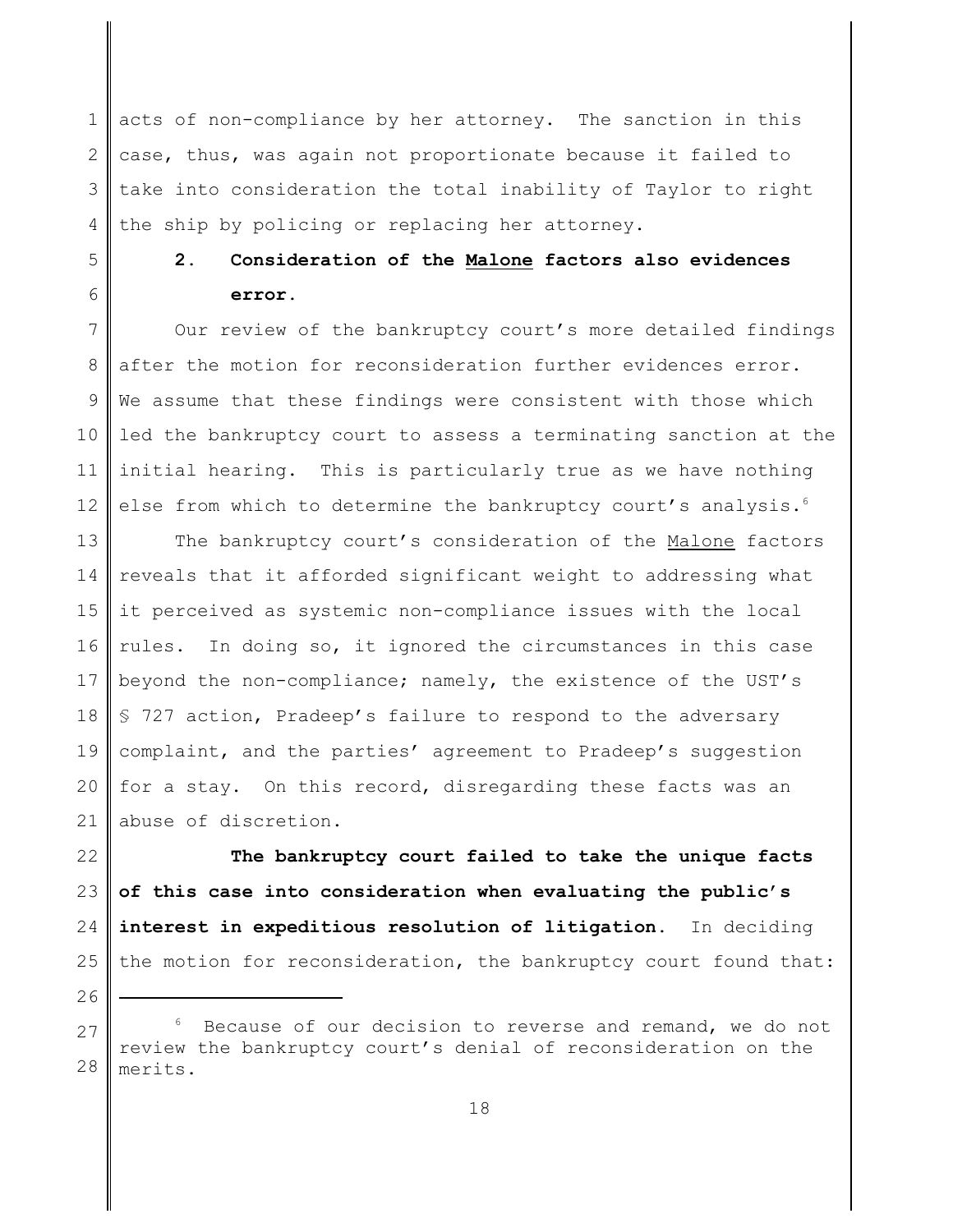The public ha[d] an interest [in] avoiding unreasonable delay in the resolution of complaints to determine the dischargeability of debts and complaints to deny a debtor's discharge. The delay caused by Mr. Speiser's failure to file a status report was completely unreasonable. Mr. Speiser assumed that the status conference would be continued and in so doing he disregarded the Court's time and the local rules, which required him to file a status report.

In addition, due to what the Court perceives as a systemic failure of counsel to abide by LBR 7016-1, the public's interest in expeditious litigation is particularly important. The Court's resources are burdened with numerous instances of disregard of the local rules, which individually and in the aggregate negatively affects the public's interest. . . .

10 Adv. Dkt. No. 20 at 5-6.

1

2

3

4

5

6

7

8

9

11 12 13 14 15 16 17 18 19 20 It is true that the public has an interest in avoiding unreasonable delay and in the expeditious resolution of complaints as to the dischargeability of debts and the denial of discharge. That said, those interests were addressed properly here. Given the pending UST action, the failure to file a status report did not affect the expeditious resolution of the Taylor proceeding. Although the bankruptcy court was not required to approve the stipulation to stay the Taylor proceeding, we cannot imagine that on this record, and absent the status report compliance issue, it would not have done so.

21 22 23 24 25 26 The bankruptcy court also identified systemic issues of non-compliance with the local rules in considering this factor. There is no indication on this record, however, that either Taylor or Speiser had a history of non-compliance. Again, given the circumstances here, the public's interest in expeditious resolution of the proceeding was assuaged.

27 28 **The bankruptcy court's need to manage its docket did not justify a terminating sanction.** The bankruptcy court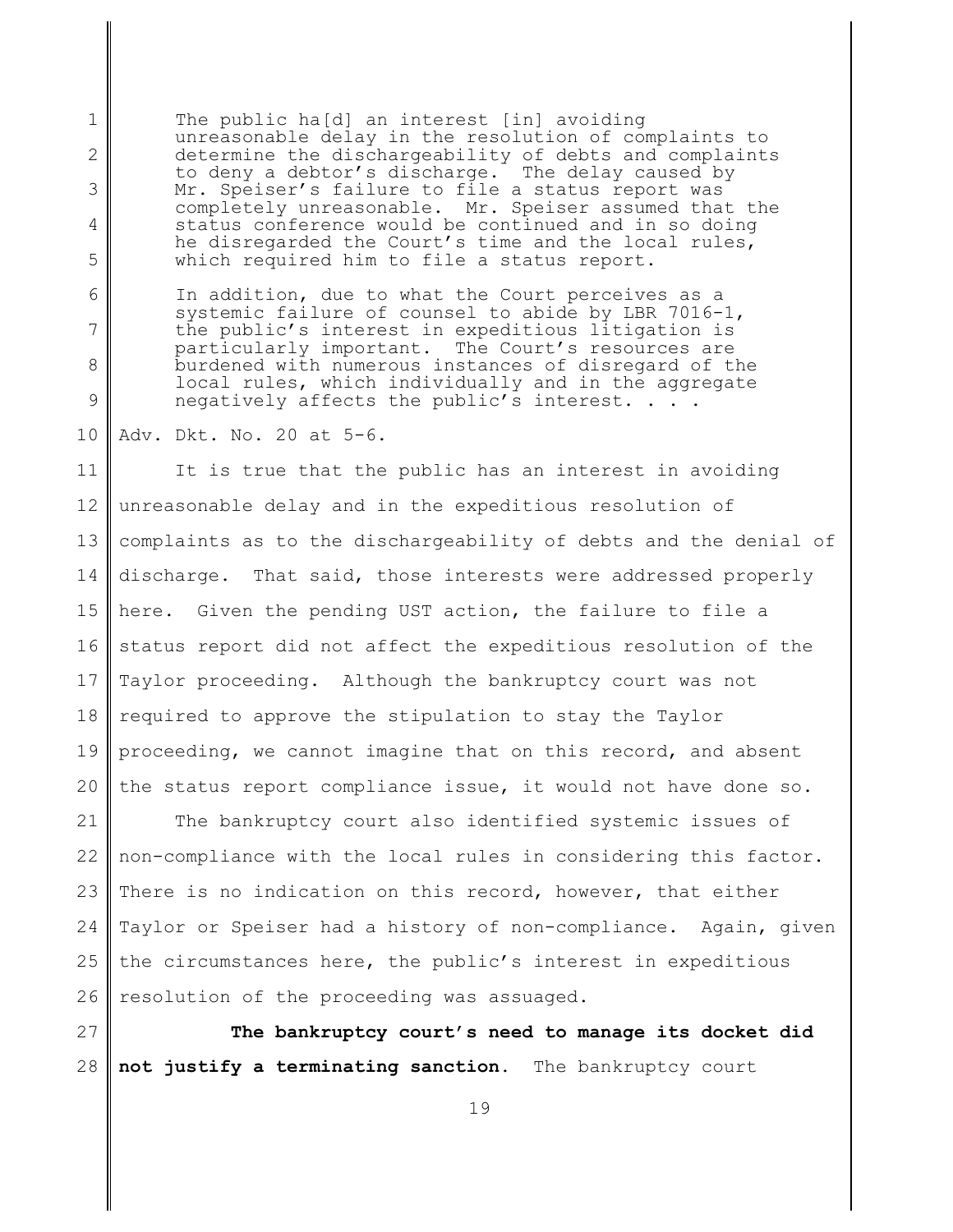1 2 3 4 5 determined that "Speiser ha[d] flouted the local rules governing the filing of a status report. Disregard for the local rules, particularly governing the filing of status reports, [was] a systemic problem, which significantly affect[ed] this Court's ability to manage its docket."

6 7 8 9 10 11 12 13 14 15 16 17 18 19 20 Again, the bankruptcy court's attempt to correct systemic non-compliance issues in this case was disproportionate, given the parties' agreement to stay the Taylor proceeding in light of the UST action. In an appropriate case, a bankruptcy court has discretion to issue terminating sanctions for non-compliance with the local rules, but here, the failure to provide information to the bankruptcy court prior to the status conference was mitigated. The bankruptcy court was aware of the parties' intent to stay the proceeding prior to the status hearing based on the proposed order lodged. Thus, the impact on the bankruptcy court's docket was limited and, in effect, caused by its own decision to deny the proposed order and proceed forward with the status conference. The bankruptcy court was advised that a stay was requested; a brief investigation would support that the request was appropriate.

21 22 23 24 25 26 27 28 **The bankruptcy court clearly erred in finding risk of prejudice to Pradeep.** The bankruptcy court found that "Mr. Speiser's failure to abide by the local rules [was] prejudicial to the Debtors and their ability to obtain a fresh start," citing Herrero v. Guzman (In re Guzman), 2010 WL 6259994 (9th Cir. BAP Sept. 20, 2010), and Barr v. Barr (In re Barr), 217 B.R. 626 (Bankr. W.D. Wash. 1998). This finding was clearly erroneous.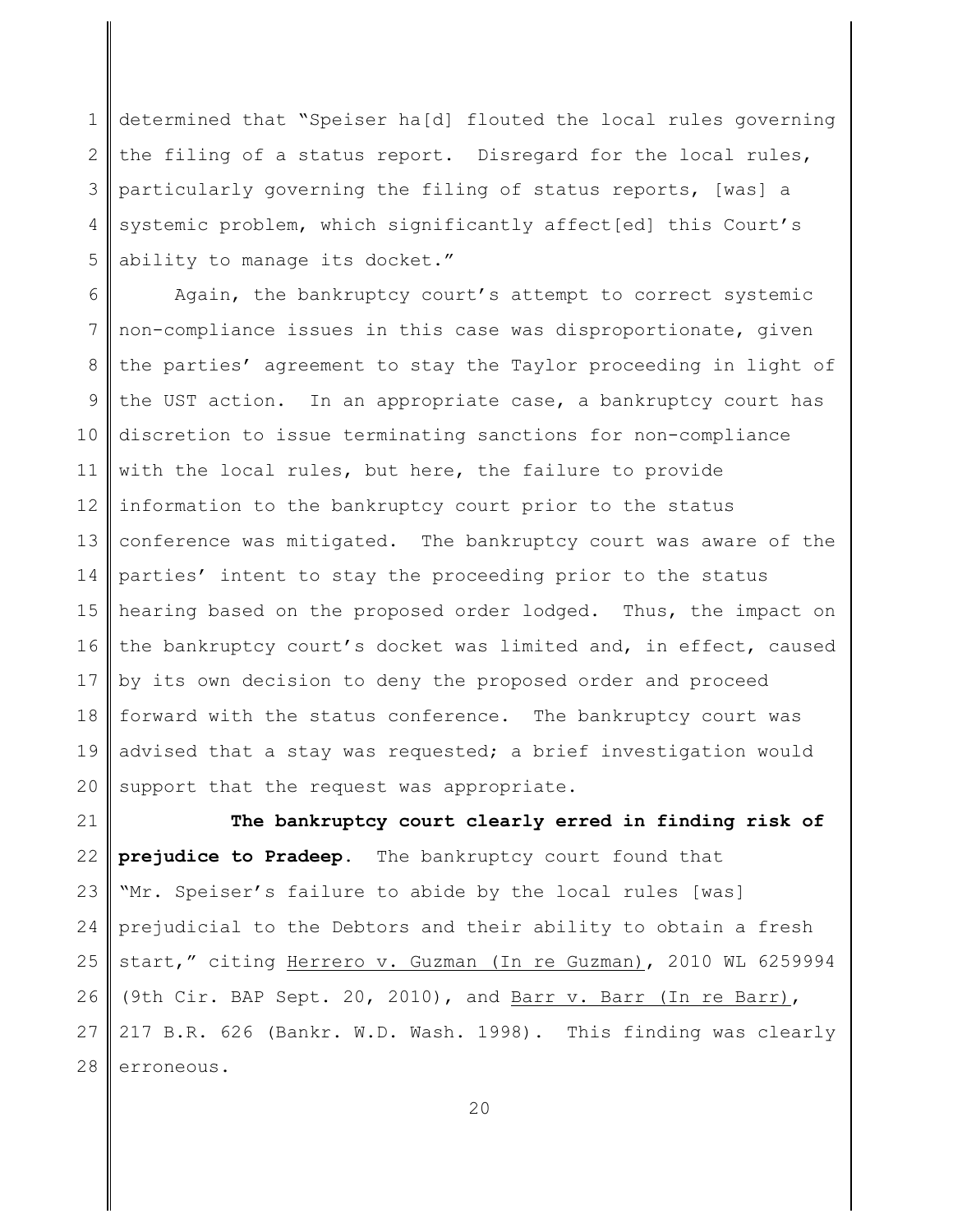1 2 3 4 5 6 7 8 9 10 While it is generally true that delay may be prejudicial to a defendant, here, Pradeep was subject to a separate discharge denial proceeding in the UST's action, as well as other related adversary proceedings. And, Pradeep, not Taylor, requested a stay of the adversary proceeding. Regardless of the outcome of those cases, the failure to file a status report in the Taylor proceeding did not prejudice Pradeep (or Rindi, for that matter). That a defendant is impacted by the mere existence of pending litigation against them is not prejudice as contemplated by this factor.

11 12 13 Our determination of error in this regard is underscored by Tucker's admission at oral argument before the Panel that there was no prejudice to his client in this case.

14 15 16 17 18 19 20 21 **The bankruptcy court failed to consider the public policy favoring disposition of cases on their merits.** The bankruptcy court acknowledged that public policy favored disposition of a case on the merits but then concluded the public's interests were harmed when counsel ignored the local rules, "designed to facilitate judicial economy and prompt resolution of disputes" and that judicial economy was "particularly important in bankruptcy proceedings."

22 23 24 25 26 27 28 The bankruptcy court erred in its analysis of this factor; it simply reiterated its consideration of the first Malone factor. Given the nature of the claims alleged and the UST action, which underscored that this was not frivolous litigation, public policy favored a disposition of the Taylor proceeding on the merits unless rendered moot by the UST action or settlement.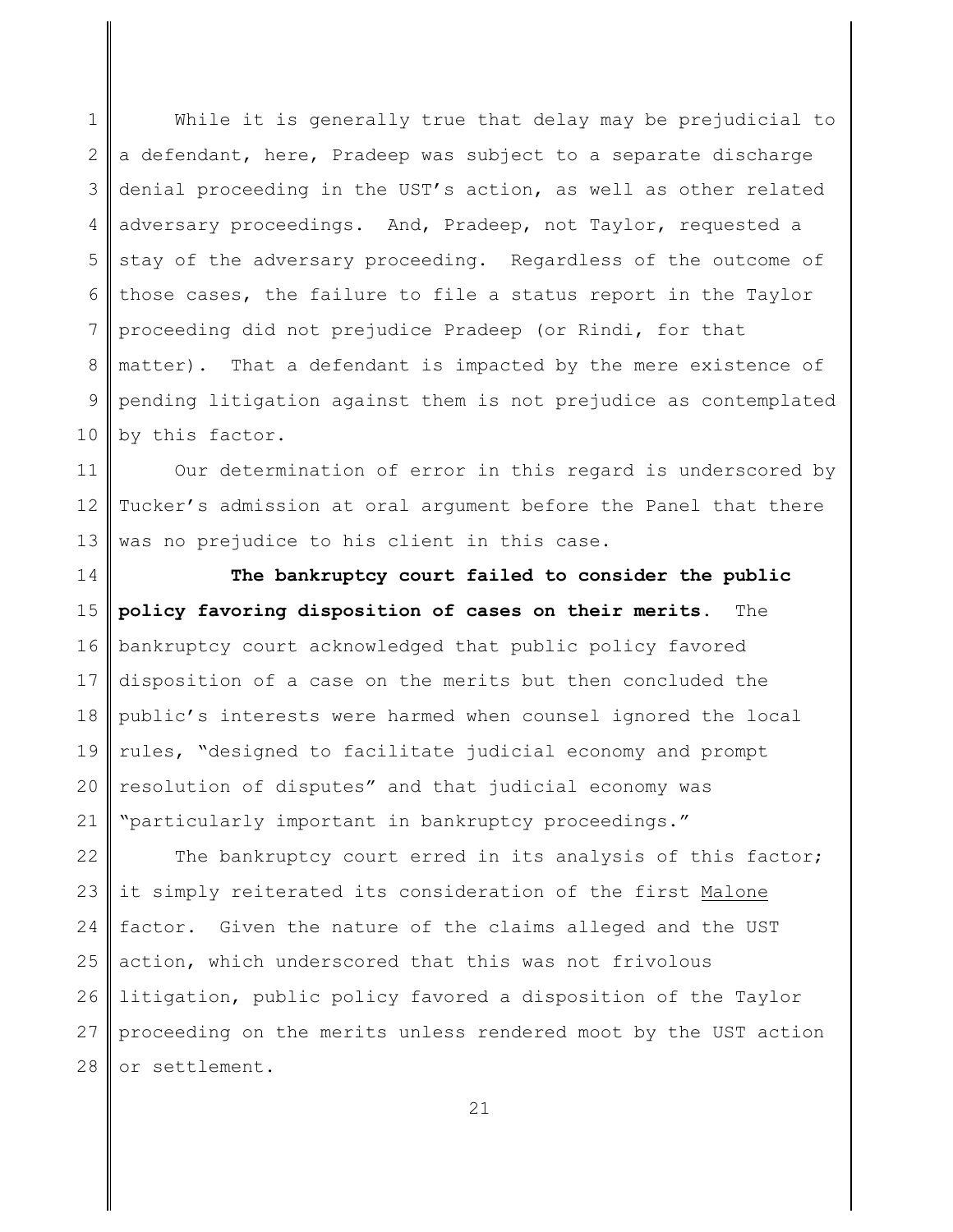1 2 3 4 5 6 7 8 9 10 11 12 13 14 15 **The bankruptcy court erred in its analysis regarding the availability of less drastic sanctions.** Finally, the bankruptcy court determined "that less drastic sanctions [were] not warranted and would not be effective." In reaching this conclusion, it "considered the feasibility of alternative sanctions, such as monetary sanctions against Mr. Speiser." Id. It concluded, however, that monetary sanctions were ineffective, as they were "treated as the cost of doing business." Id. And, it "considered other non-monetary sanctions, sanctions, including disciplinary proceedings against Mr. Speiser or requiring Mr. Speiser to attend additional continuing legal education seminars concerning the local rules." Id. at 7. But, it also believed these "less drastic sanctions" insufficient, as Speiser was aware of LBR  $7016-1$  (a)  $(2)$  and  $(3)$  and proceeded to ignore them. Id.

16 17 18 19 20 21 Again, there is no indication in the record that Speiser had a history of non-compliance with the local rules or prior disciplinary issues. Instead, the bankruptcy court sanctioned Speiser - and, really, Taylor - in order to address systemic rather than attorney or case-specific non-compliance issues; this was inappropriate.

22 23 24 25 26 27 28 The bankruptcy court's findings under this factor also beg the question: if a failure to comply with the local rules always evidences that non-monetary sanctions are inappropriate, without regard to the degree of the non-compliance, then when would terminating sanctions not be warranted? This logic contravenes the direction given to the courts; terminating sanctions should be imposed only in "extreme circumstances."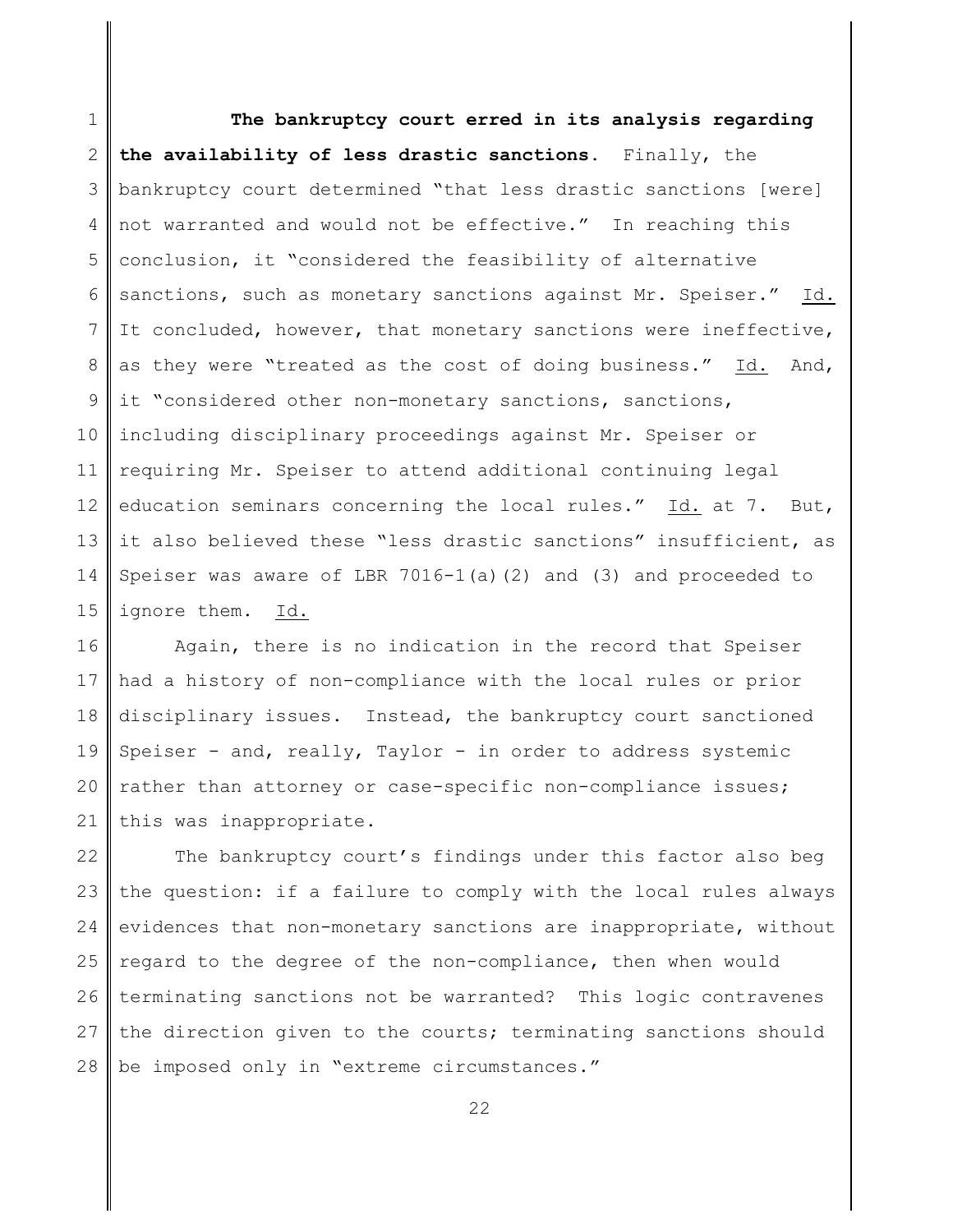1 2 3 4 5 6 7 8 9 10 11 **Our unpublished Rodriguez decision provides no support for terminating sanctions in this case.** We also agree with Taylor that Rodriguez is factually distinguishable. In that case, after serving the summons and adversary complaint, plaintiff's counsel took no action to comply with the Civil Rule 26(f) meeting requirement until well after the time to do so, was largely non-responsive to the numerous attempts by debtor's counsel to meet and confer or to coordinate the filing of a joint status report as required under the local rules, and filed a unilateral status report late. Debtor's counsel, on the other hand, fully complied with his duties.

12 13 14 15 16 17 18 19 20 21 22 23 24 25 Further, debtor had responded to the complaint with a timely motion to dismiss under Civil Rule 12(b)(6). Plaintiff's counsel, however, treated the motion to dismiss as a summary judgment motion and requested a delay of the hearing to allow for discovery; such a response was totally lacking in merit and the motion to dismiss could be considered by the bankruptcy court when it issued terminating sanctions. Finally, there was clear evidence that plaintiff's counsel was duplicitous as he inappropriately attempted to blame his many failures on debtor's counsel; the record showed the clear impropriety of this argument. Other evidence of plaintiff's attorney's lack of candor existed. Although plaintiff's counsel later filed an untimely unilateral status report, the same bankruptcy judge dismissed the adversary proceeding based on lack of prosecution.

26 27 28 Here, Speiser took action to meet and confer as required by Civil Rule 26(f). And, there was no delay negatively impacting discovery or the adjudication of a pending dispositive motion.